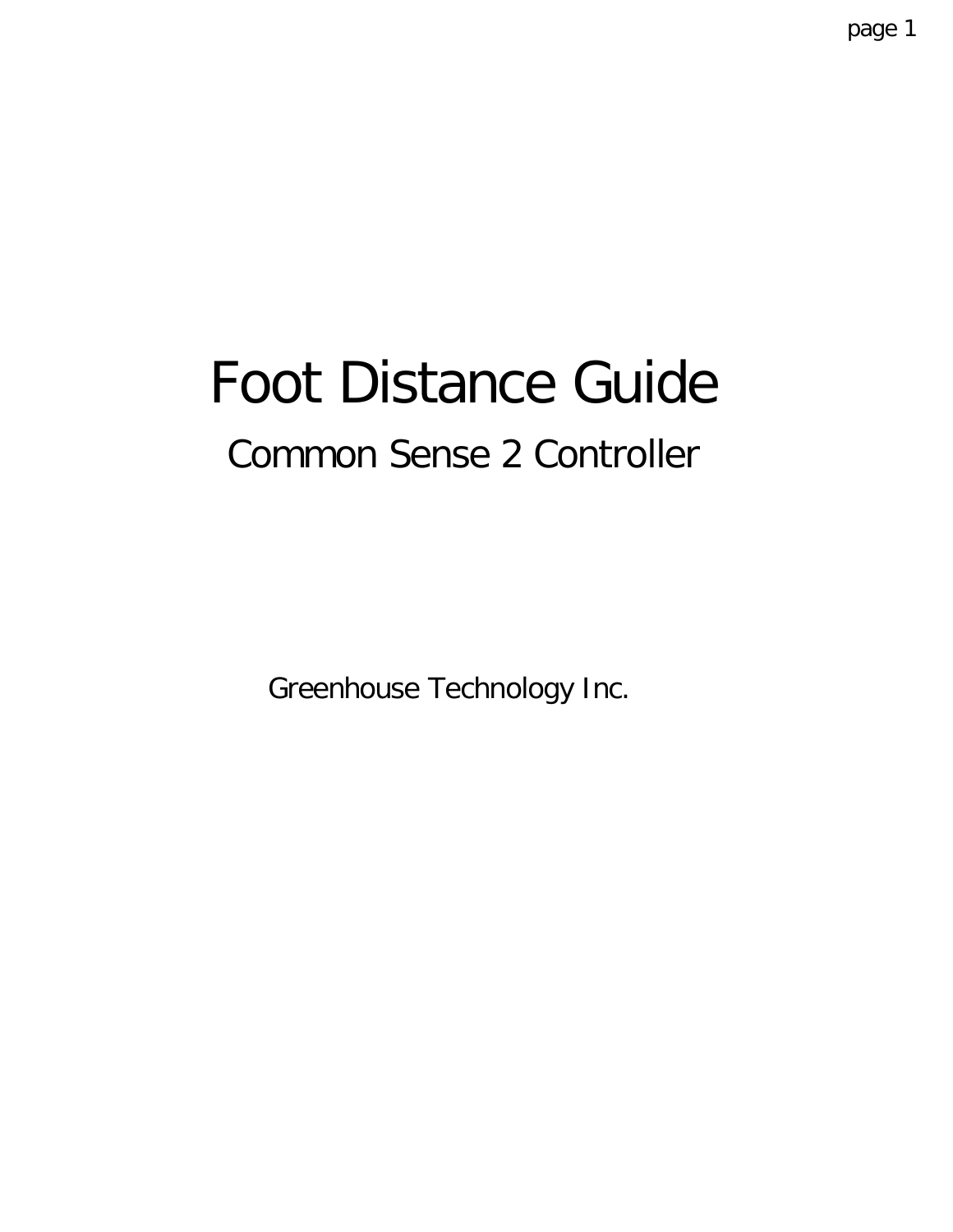## Table of Contents

- Scenario
- Configure
- Crop Setup
- Watering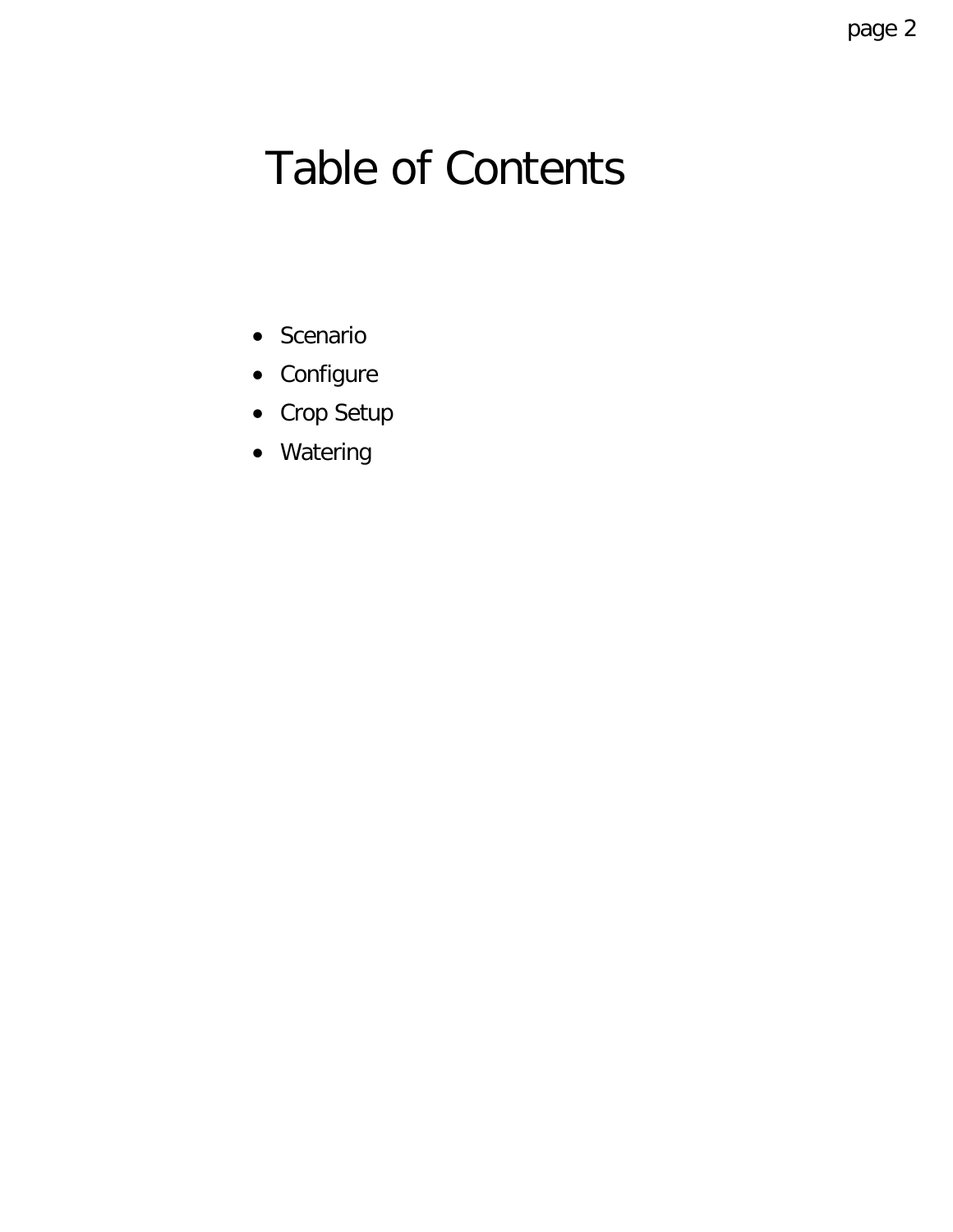## Scenario

2 Crops - One Pots, One Not

Joe has 2 crops. Crop 01 is poinsettia cuttings, and crop 02 is chrysanthemums in 8" pots spaced in rows 14" apart. He's just installed a Foot Distance Kit on his Common Sense 2 boom and he's ready to grow!



He wants to water Crop 01 at speed 20 every 10 minutes between 7am and 7pm, and he wants to water Crop 02 only twice per day, 7:30 am and 6pm, 15 seconds per pot.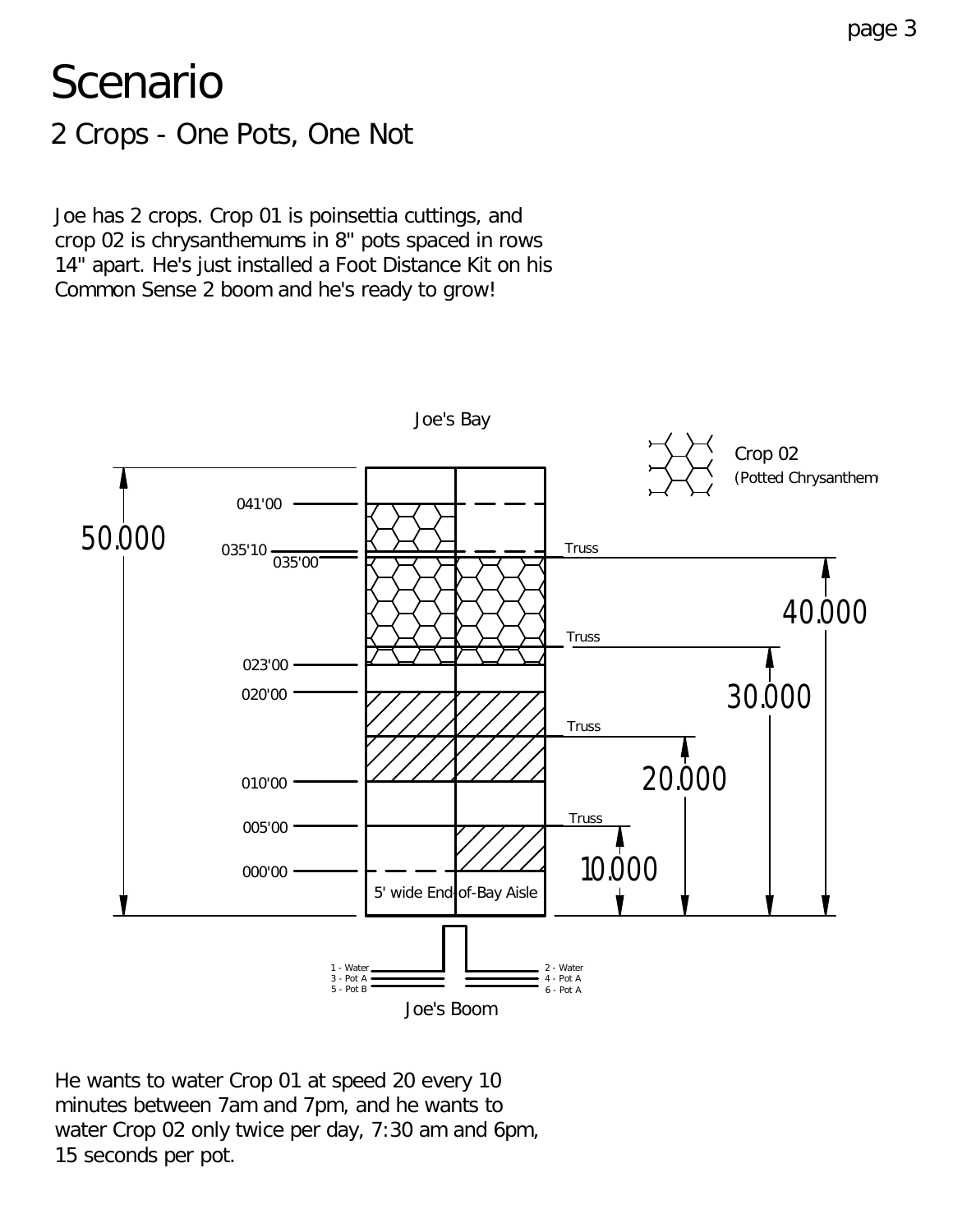## Configuration

Starting at the Manual Mode base screen:

| MANUAL                                    | DAY4 23:07 |
|-------------------------------------------|------------|
| BOOM IDLE                                 |            |
|                                           |            |
| PRESS DAILY PROGRAM<br>C01 B1 L000'00 T00 |            |

Joe notices a few things about the screen.



The 'Config' menu is a good place to start, so Joe presses



|                   | 1) SET CLOCK    |
|-------------------|-----------------|
| $\vert 2 \rangle$ | BOOM DEFAULTS   |
| $\overline{13}$ ) | SYSTEM CONFIG   |
|                   | UPDATE FIRMWARE |

No changes here. In 2) BOOM DEFAULTS, though, there is a difference, in the first option:

|                   | FOOT DISTANCE   |
|-------------------|-----------------|
| $\vert 2 \rangle$ | SPEED DEFAULTS  |
| $ 3\rangle$       | NUMBER OF CROPS |
|                   | MISC SETUP      |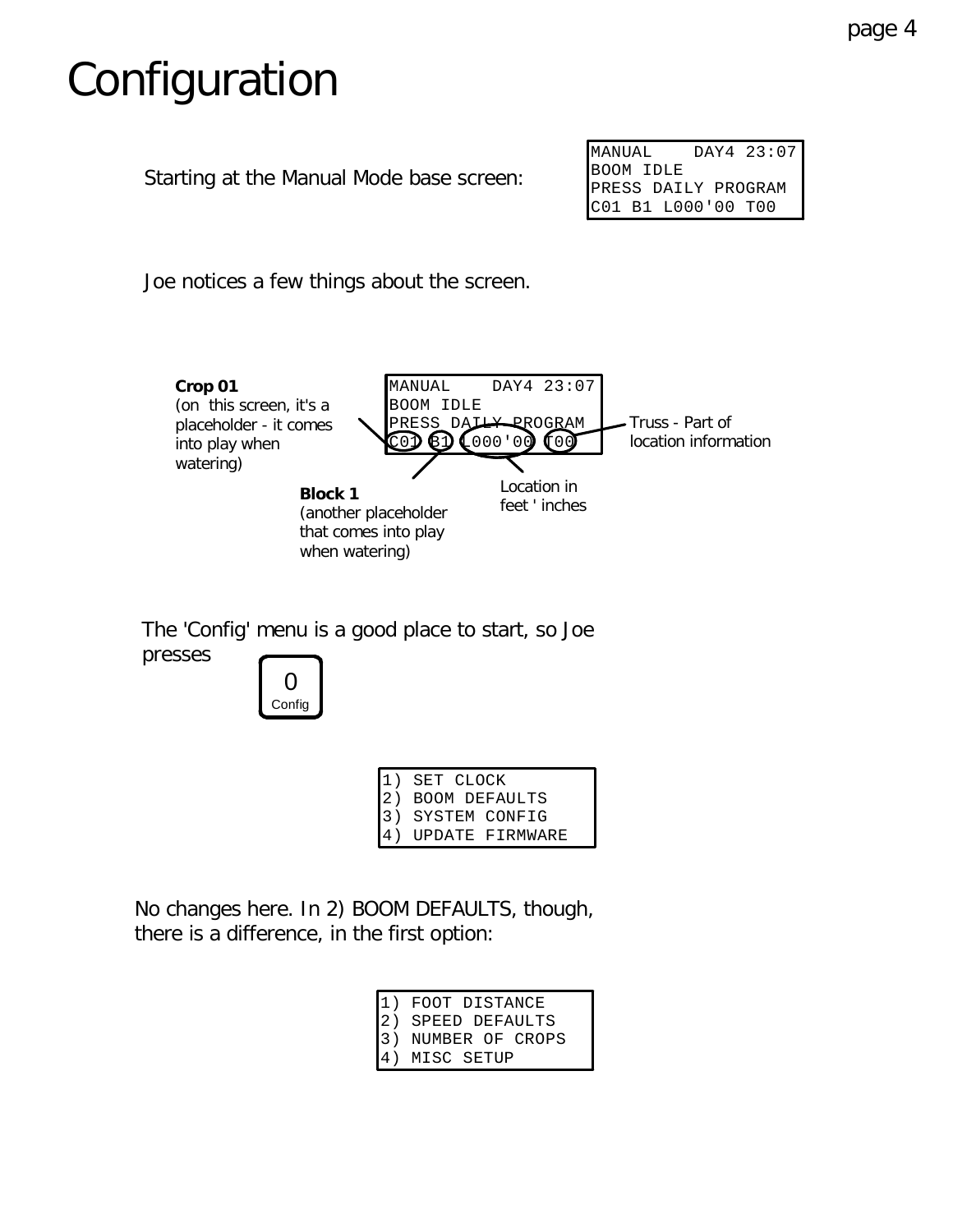He presses "1" to see the Foot Distance menu:

|  | UNITS  |
|--|--------|
|  | BAY    |
|  | PLACES |
|  | TACH   |

 Having been warned ahead of time by a GTI tech guy, Joe picks "4) Tach" first. Even though it's the last option in the list, it needs to be adjusted first. More on that in a second.

|  | TACH                             |
|--|----------------------------------|
|  | PULSES/REV: 06<br>WHEEL OD: 1500 |

 The magnet wheel and the magnet reader reading it form something called a **"Tachometer"** (pronounced "Takometer"). Each pulse from a magnet on the wheel passing the reader is called a **"Tach"** (pronounced "Tak"). The boom uses the number of pulses per revolution and the wheel diameter where it contacts the rail to calculate how much distance each tach pulse means.

 Note: **The boom "mentally" stores all distances and locations in Tach, so it's very important to get this number correct before you program anything else. Changing this number changes all distances and locations in the controller.** |<br>|<br>|

 Joe takes the time to measure the diameter of one of his **idler** wheels where it contacts the rail. It turns out to be 1.433 inches, as Joe's wheel is old and worn. His tach wheel has 6 magnets in it, so Joe enters the info he has: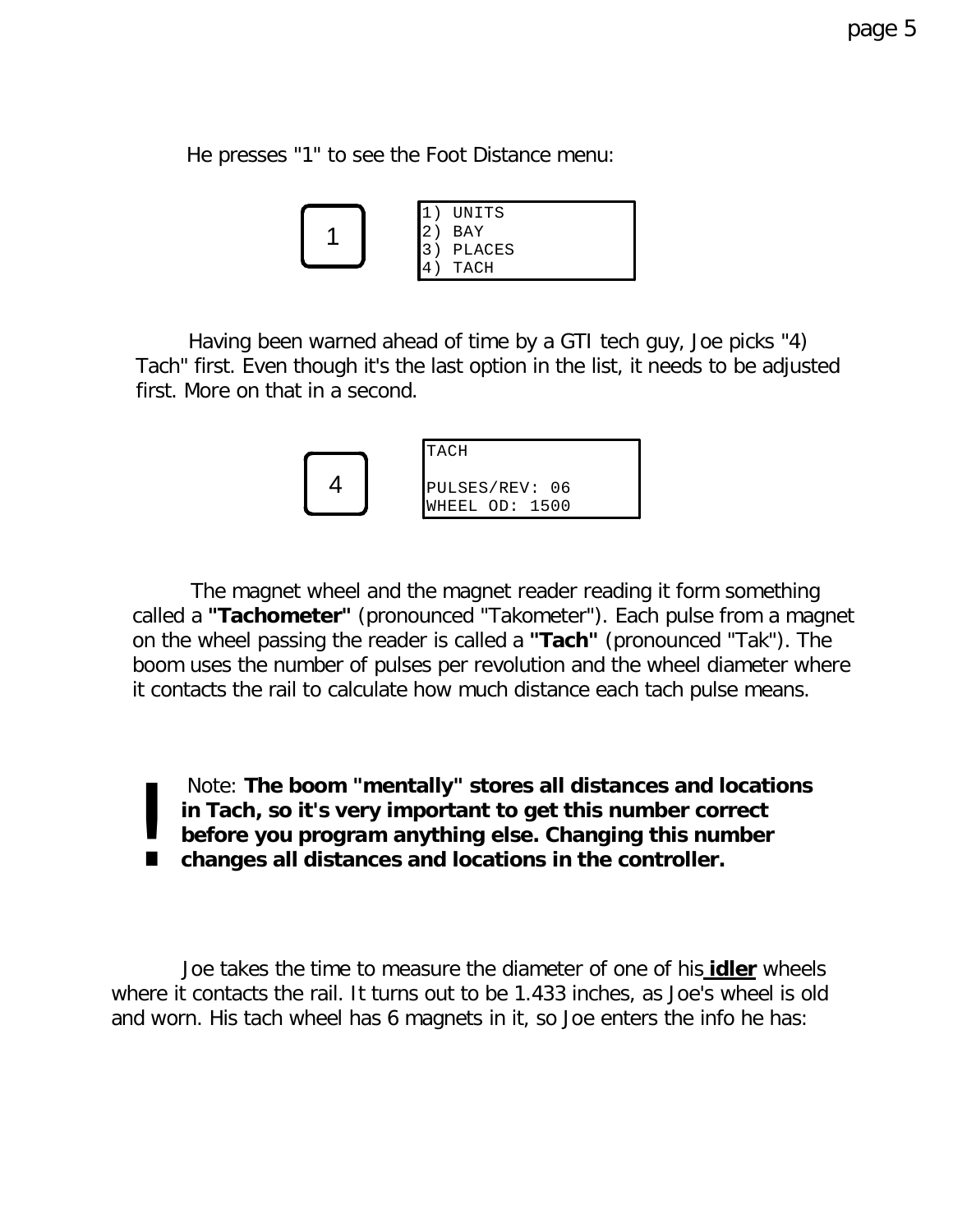| ITACH                            |  |
|----------------------------------|--|
| PULSES/REV: 06<br>WHEEL OD: 1433 |  |

 Entering this information works just like entering anything in the original zone-based Common Sense II controller, so Joe feels right at home.

He presses Escape to leave

|        |  | UNITS  |
|--------|--|--------|
|        |  | BAY    |
| Escape |  | PLACES |
|        |  | TACH   |

and then presses "1" to configure his units:



 Joe doesn't have a metric greenhouse, and he's not a fan of metric in general, so he just keeps the default units.

|        |   | <b>INITS</b> |
|--------|---|--------------|
|        |   | RAY          |
| Escape |   | PLACES       |
|        | Δ | ACH          |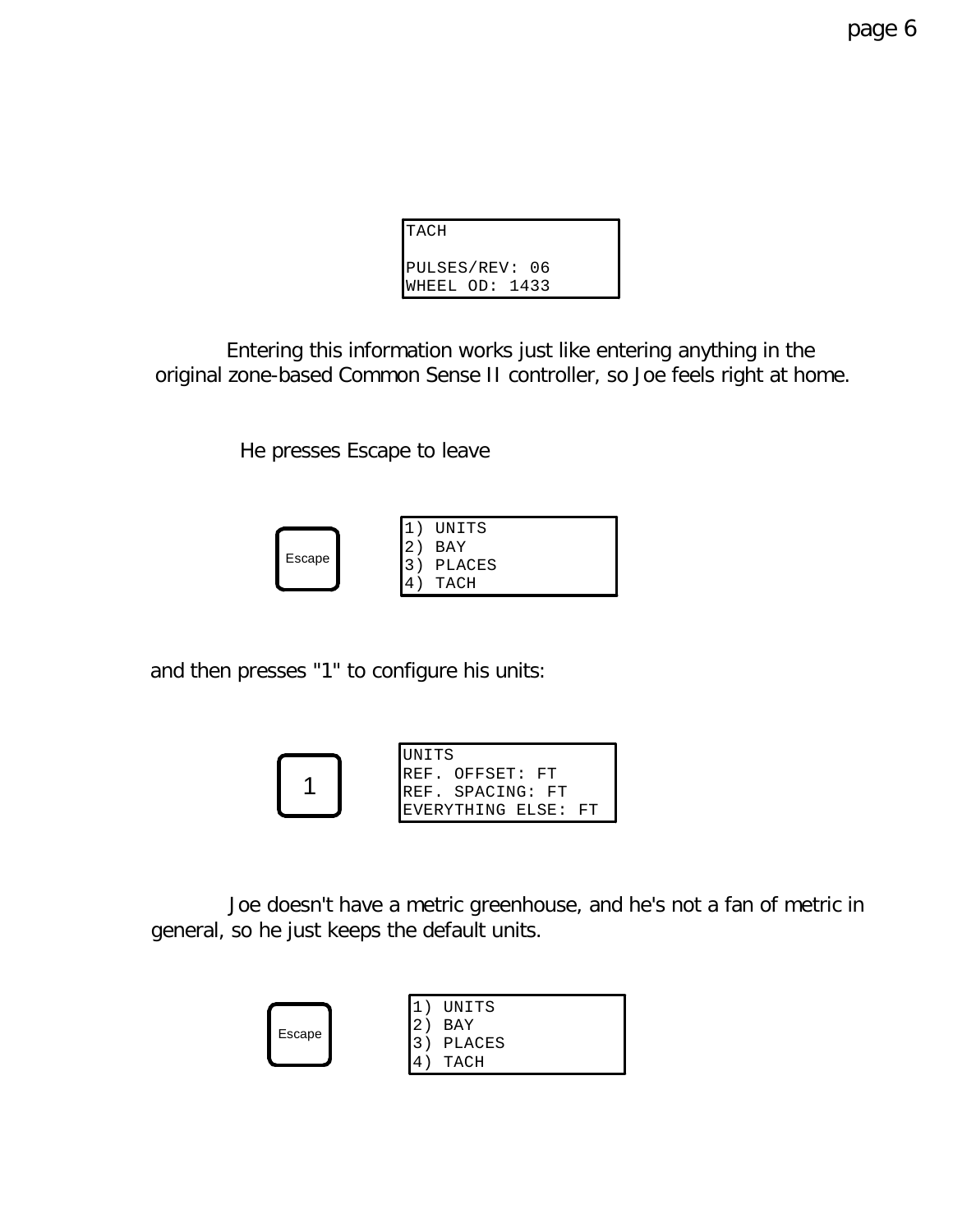He's ready to configure the bay:



 Growing area isn't the same thing as the length of the bay - it's the area you can (or want to) water. In this case, It's about 41 feet long and starts 5 feet back from the first truss. Oh, and Joe's trusses are 10 feet apart.

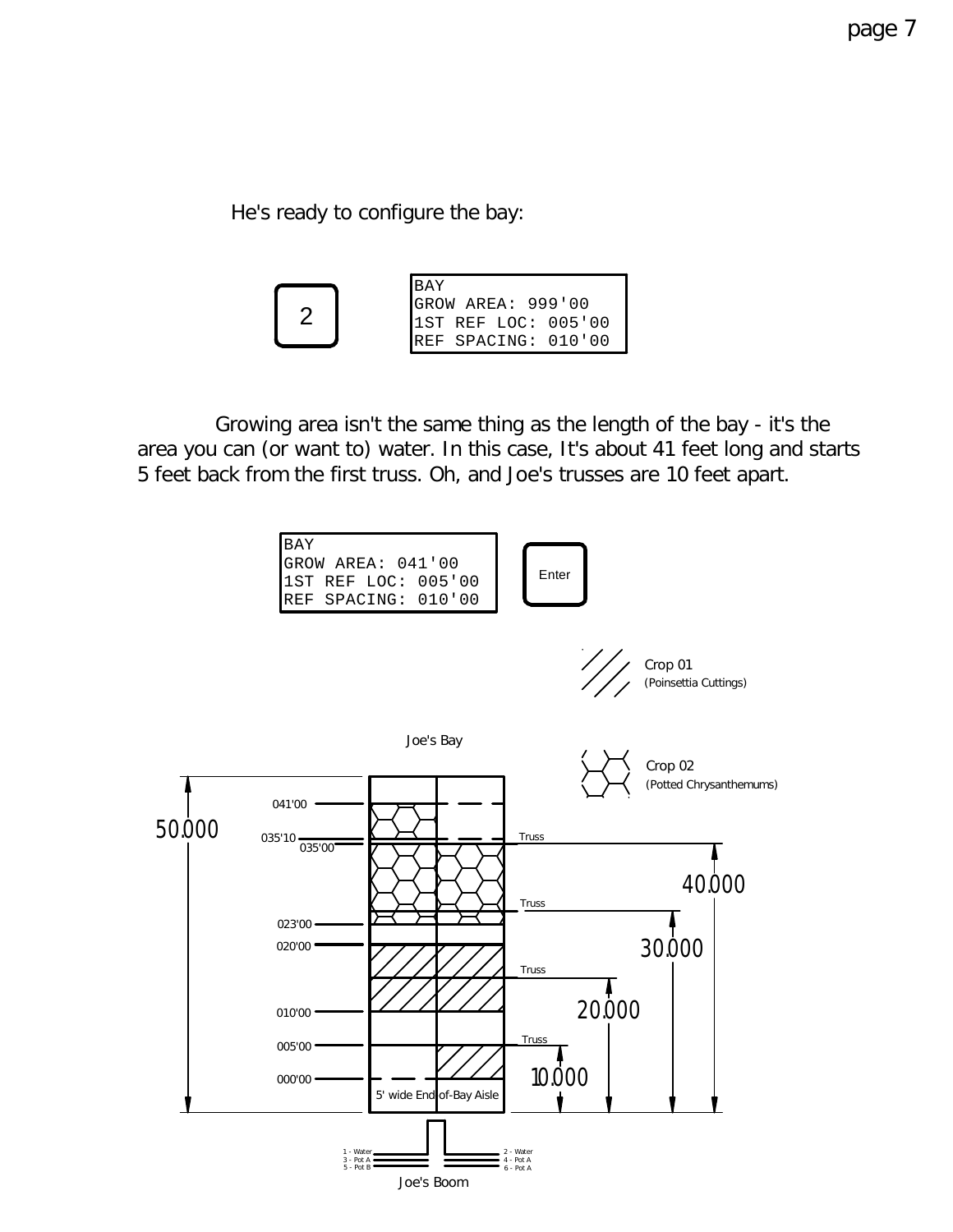| <b>IPLACES</b>        |
|-----------------------|
| HOME: FLOATING        |
| PURGE: 000'00         |
| BATSLE: 000'00-000'00 |

 Joe wants to have home be a particular location, so he exits to the config menu:

```
1) SET CLOCK
2) BOOM DEFAULTS
3) SYSTEM CONFIG
4) UPDATE FIRMWARE
```


 2 on is the setting to activate "no motion" alarming, just as in the zone-based Common Sense 2 controller, and that's crucial, so Joe keeps it. Joe presses

| 5     | SYSTEM CONFIG<br>$CONFIG = -2 - -5 - - -$<br>PRESS ENTER                               |  |  |
|-------|----------------------------------------------------------------------------------------|--|--|
| Enter | 1)<br>SET CLOCK<br>2.<br><b>BOOM DEFAULTS</b><br>3<br>SYSTEM CONFIG<br>UPDATE FIRMWARE |  |  |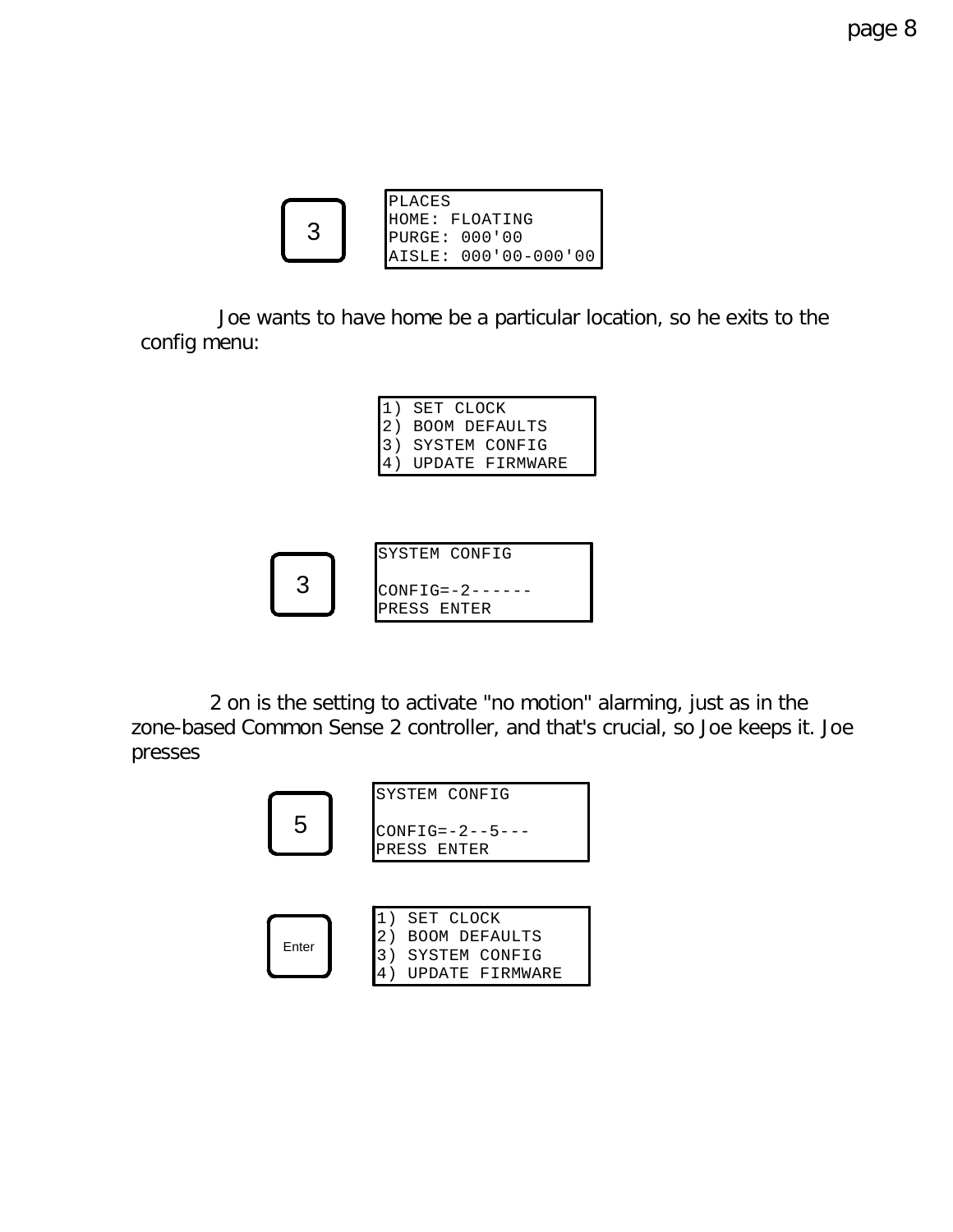Now the "Places" screen has a settable "Home" location!

| IPLACES |                      |
|---------|----------------------|
|         | HOME: 000'00         |
|         | PURGE: 000'00        |
|         | AISLE: 000'00-000'00 |

 Joe sets home to 001'00 (he wants it within arms' reach of the 5' aisle at the end of the bay. He doesn't set a purge (he doesn't plan to fertigate) or an aisle (his only aisle is at the end of the bay and isn't in his growing area).

| <b>IPLACES</b>       |       |
|----------------------|-------|
| HOME: 001'00         | Enter |
| IPIRGE: 000'00       |       |
| AISLE: 000'00-000'00 |       |

 Joe's almost finished configuring his boom. He goes back to the main config menu:



Then to the Boom Defaults menu

1) FOOT DISTANCE 2) SPEED DEFAULTS 3) NUMBER OF CROPS 4) MISC SETUP 2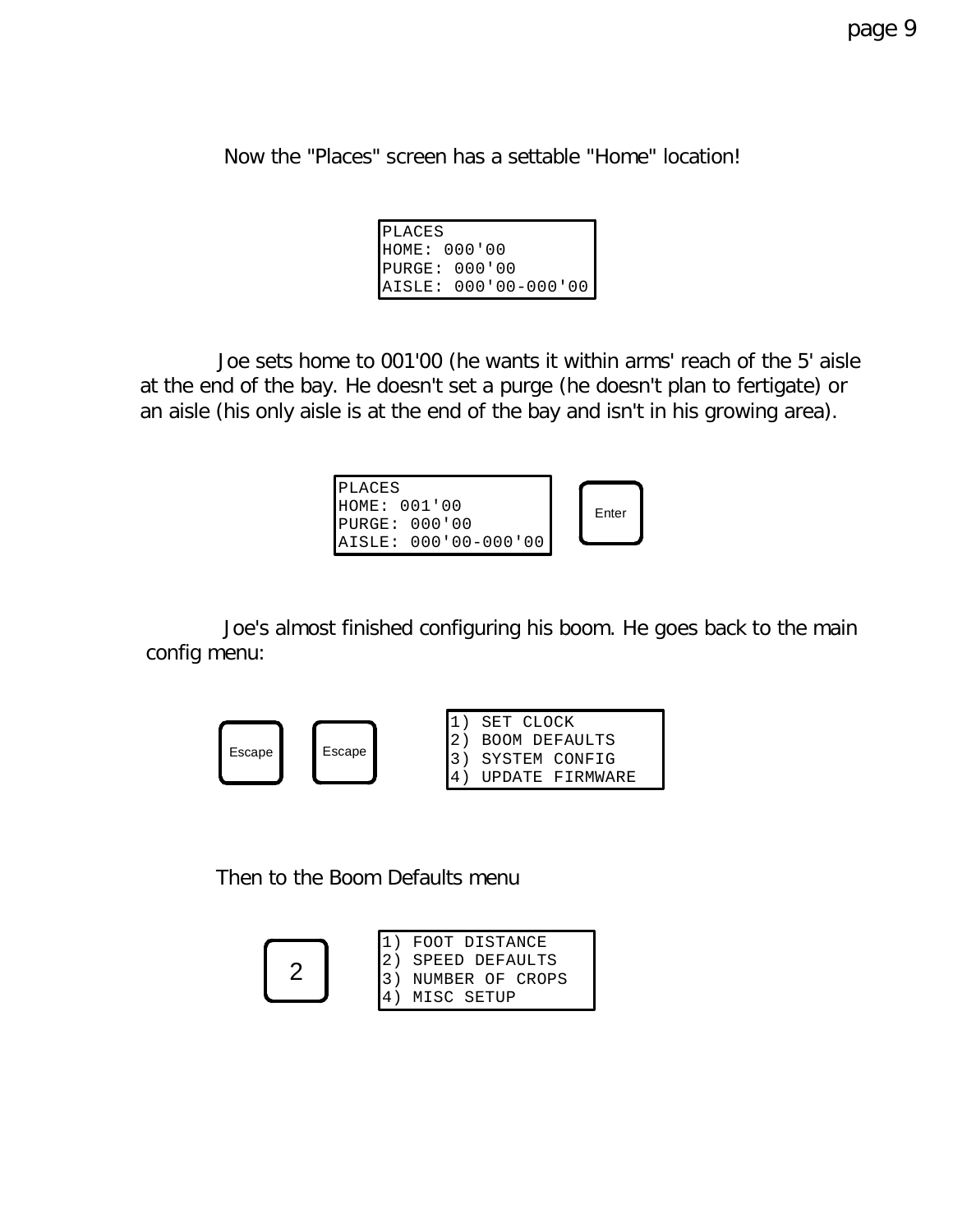and picks "Number of Crops"

| ٩ |  |
|---|--|
|   |  |

| TOTAL CROPS:01  |
|-----------------|
| TOTAL NUMBER OF |
| CROPS (1-16)    |

sets this to "02"

| Enter |  |
|-------|--|
|       |  |



Joe presses  $\left\lceil \begin{array}{c} \text{Escape} \\ \text{A few times, until he ends up at the } \end{array} \right\rceil$ 

manual mode base screen:

| MANUAL    |                    | DAY4 23:19          |
|-----------|--------------------|---------------------|
| BOOM IDLE |                    |                     |
|           |                    | PRESS DAILY PROGRAM |
|           | C01 B1 L000'00 T00 |                     |

 Finally, Joe tells the boom where it is. From the manual mode (or any mode) base screen, Joe presses



SET BOOM LOCATION

085'11

|        | SET BOOM LOCATION |
|--------|-------------------|
| 010'00 |                   |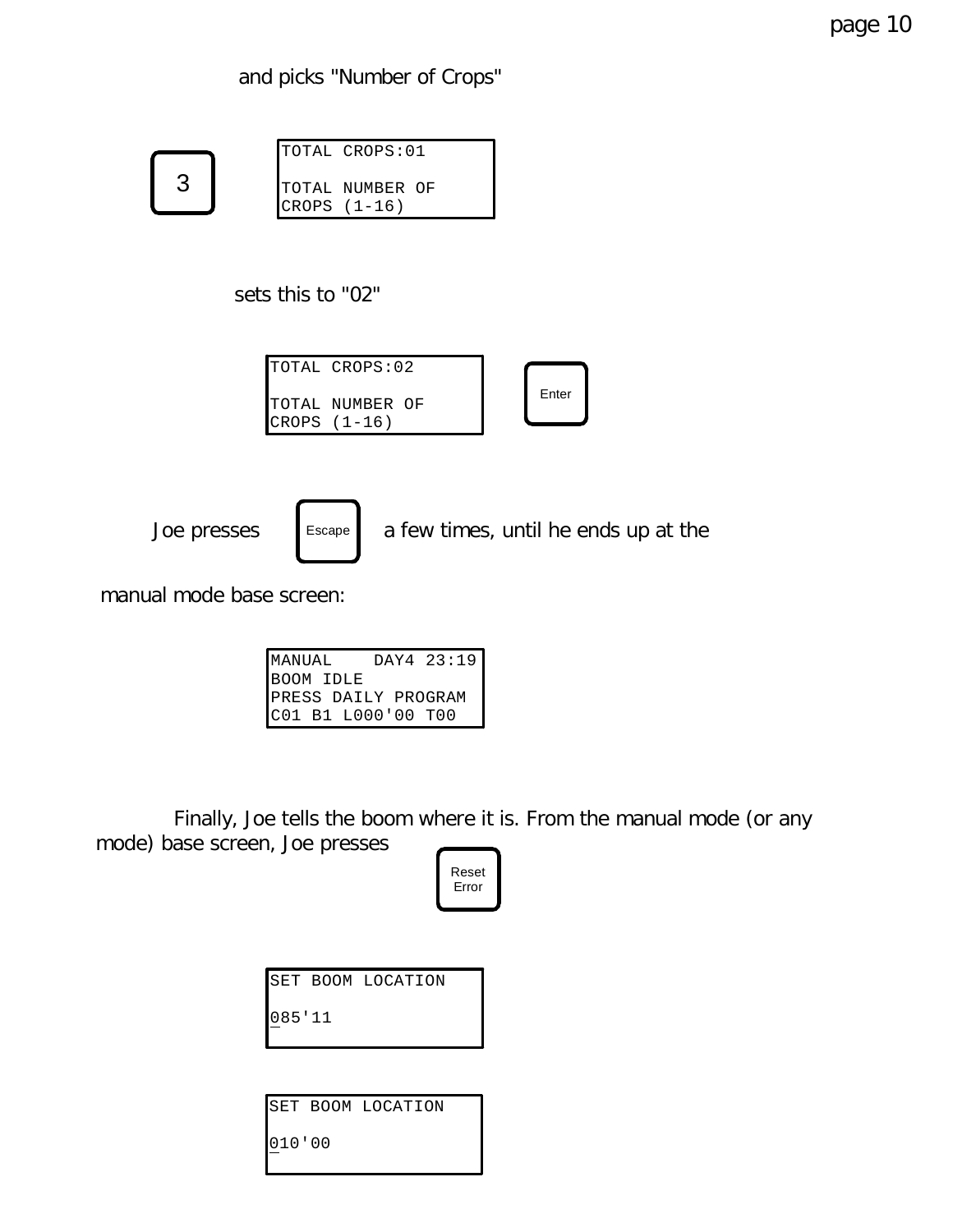Finally, Joe tells the boom where it is. From the manual mode (or any mode) base screen, he presses



|        | SET BOOM LOCATION |
|--------|-------------------|
| 085'11 |                   |

 He doesn't have to get it exact - just within a foot or two. The boom should self-correct any major inaccuracies when it gets to its first truss:

|        | SET BOOM LOCATION |
|--------|-------------------|
| 010'00 |                   |

He's ready to set up his crops!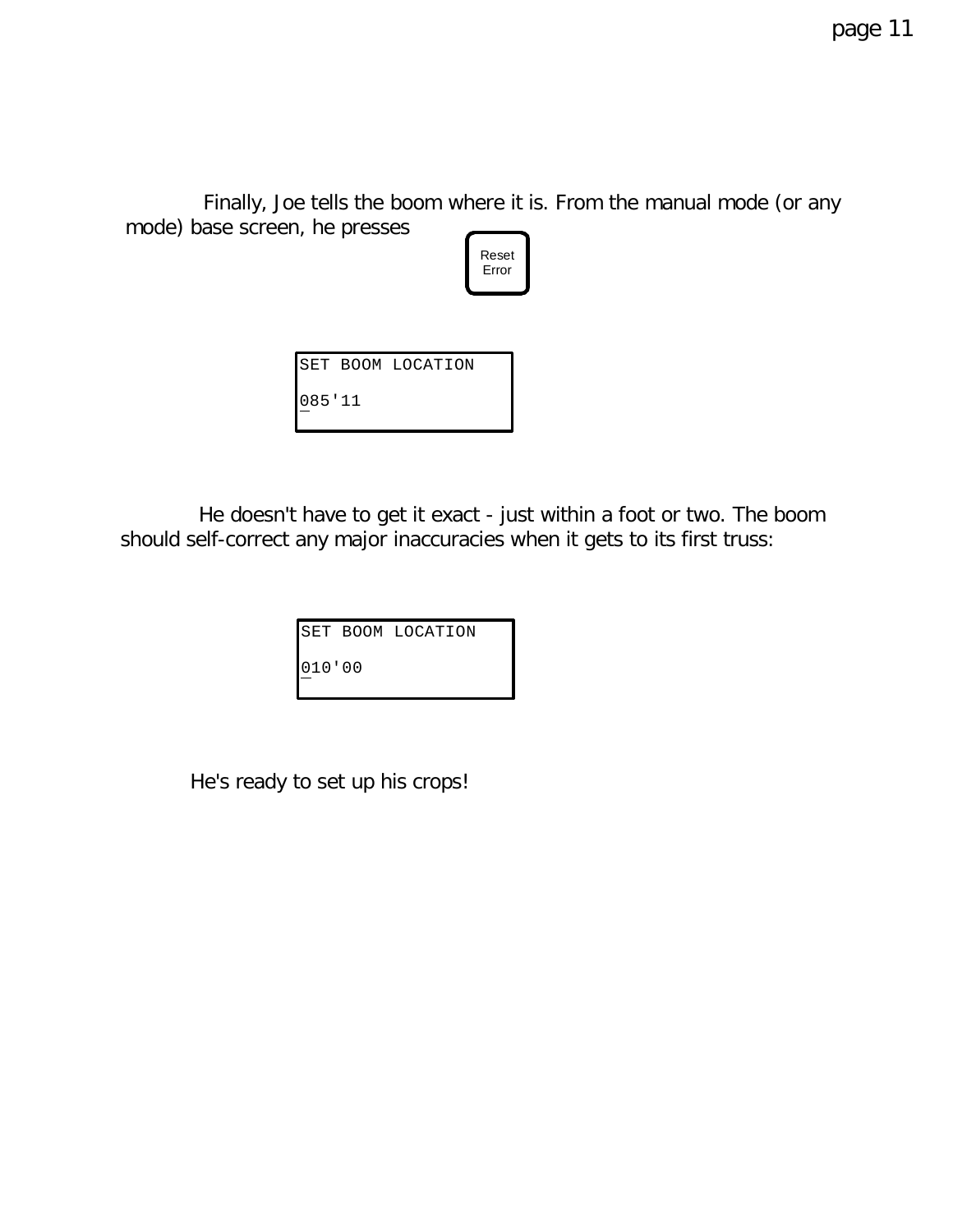### Manual Mode - Setup Crops

 Joe is ready to set up his 2 crops. The menus are mostly the same as in all Common Sense booms:



 He immediately notices some differences with the old zone-based edit crop screens:

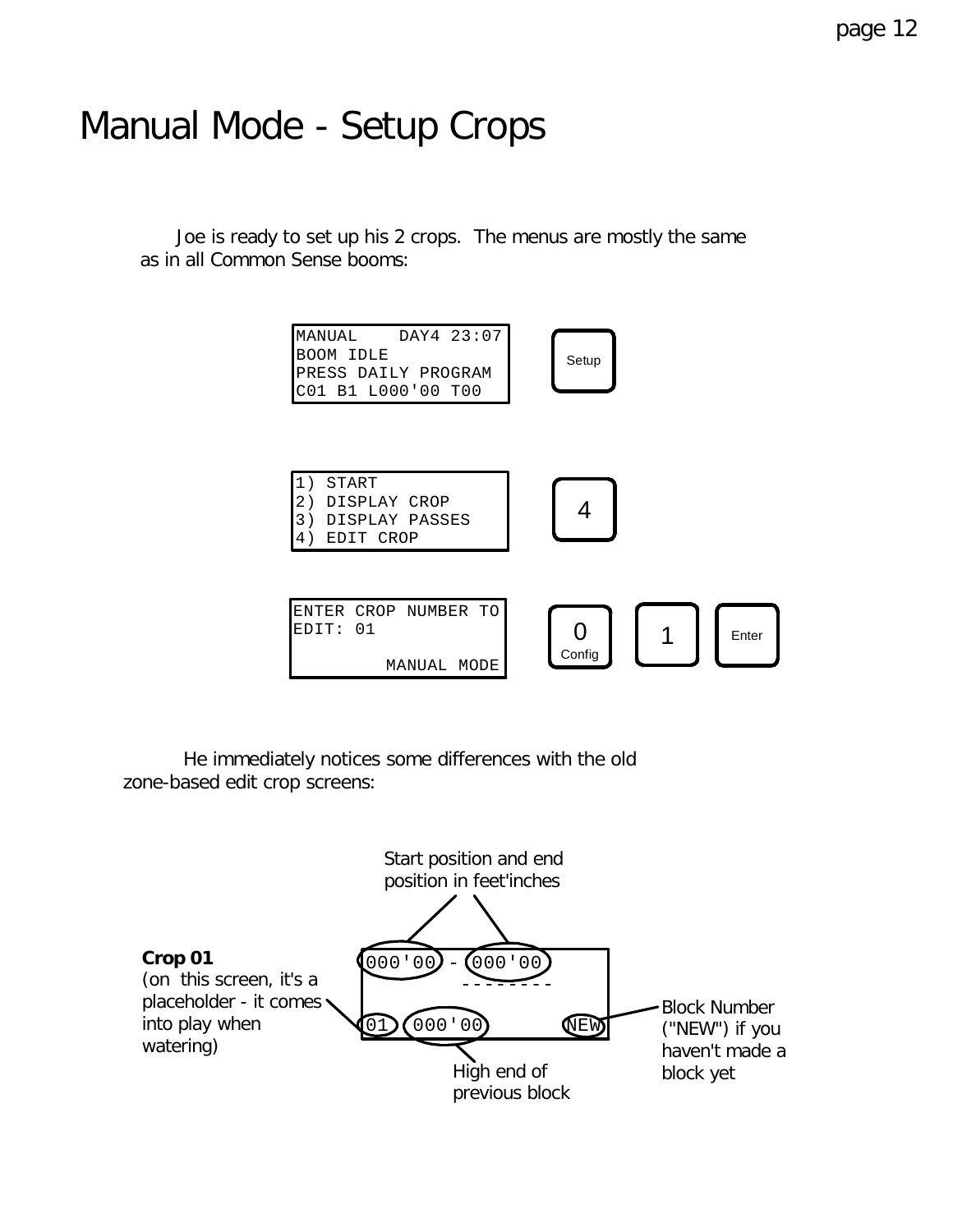Crop 01 is in these two locations:



 Joe could enter numbers (much like in the zone-based Common Sense Controller), but there's an even better option the GTI tech told him about - Boom Learning:



Joe presses



to start the boom jogging forward, and



 Joe jogs the boom until the spray bar is above the lower edge of the crop. Then he presses

| VALVES:     |  |
|-------------|--|
| SPEED: <12> |  |
| LOC: 000'00 |  |
| JOGGING FWD |  |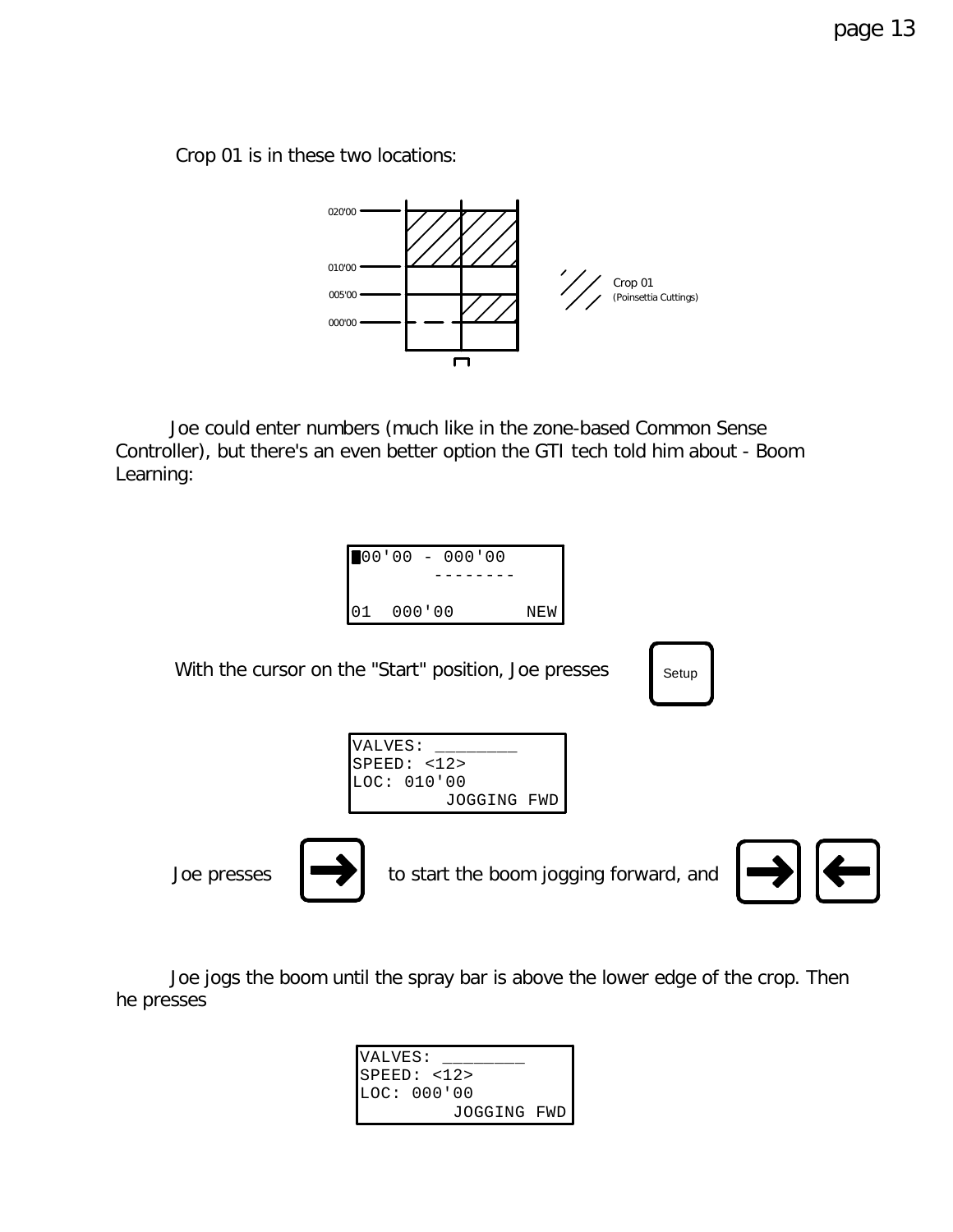Since the first crop starts at 000'00, the screen still looks the same:



Joe presses  $\left| \right|$  to move the cursor over to set valves for this block.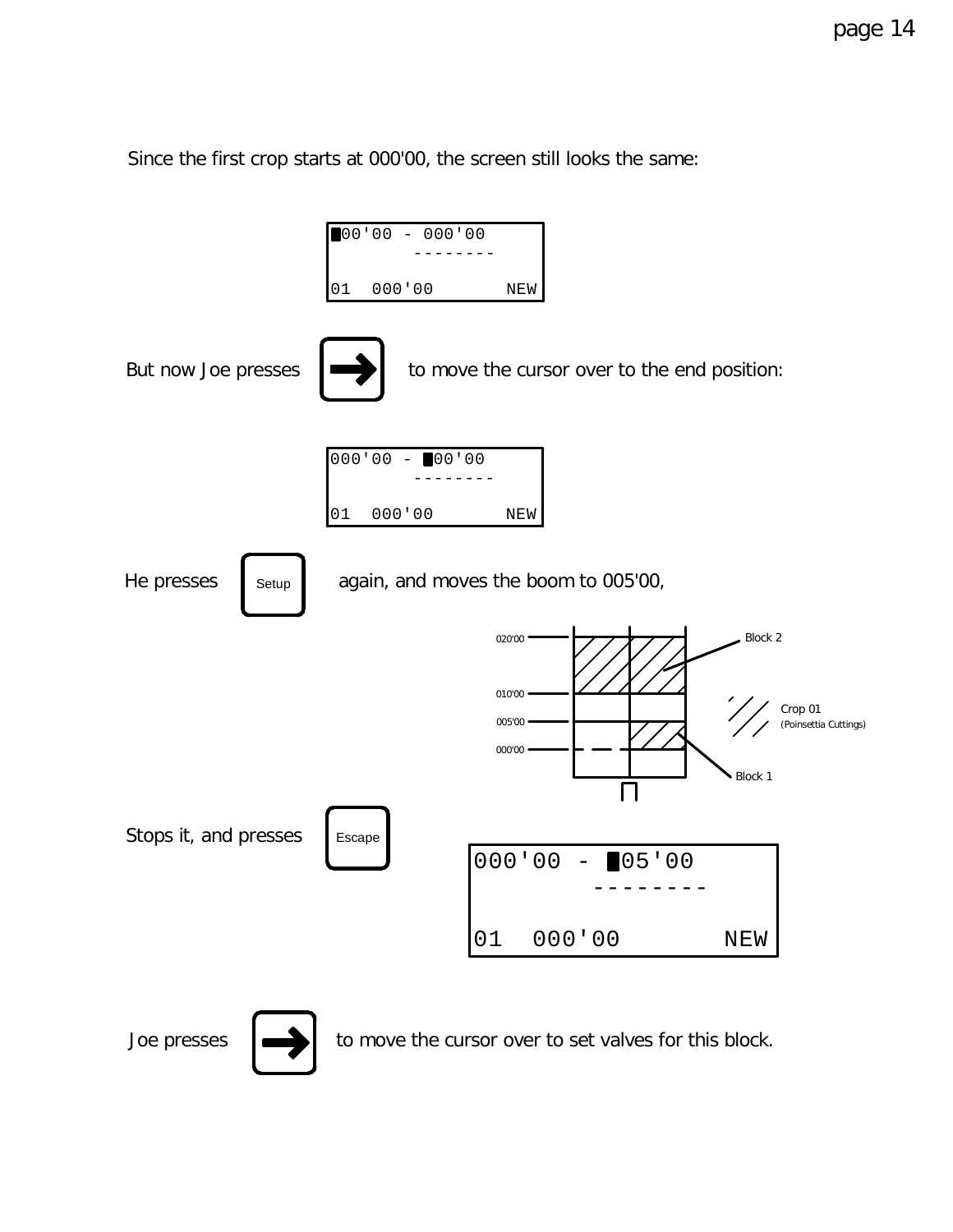



Joe presses "1". The block now matches his first crop's first block:



He fills out the start location using "Boom Learning",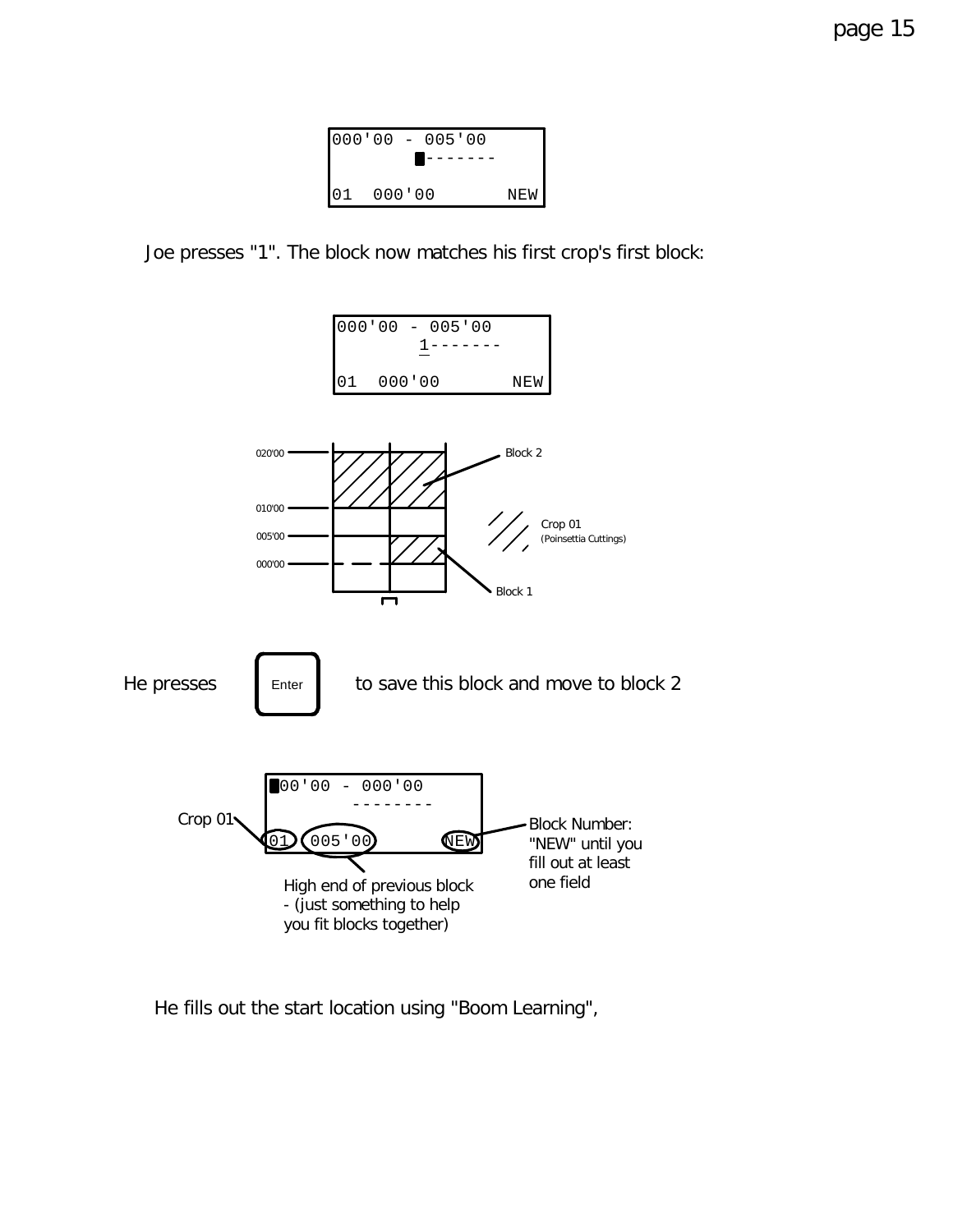and presses  $\left| \right|$  to move to the "End Position" field.  $010'00 - 00'00$  -------- 01 005'00  $(2 / 1)$ This block isn't He notices something odd:

 He's tired of jogging the boom, so he just enters "020'00" in the "End Position" field using the number keys.

| $010'00 - 20'00$ |        |  |  |     |
|------------------|--------|--|--|-----|
|                  |        |  |  |     |
| 01               | 005'00 |  |  | 2/1 |

and fills in the valves for this block:

Enter

|           |  | $010'00 - 020'00$<br>12------ |    |            |
|-----------|--|-------------------------------|----|------------|
| 01 005'00 |  |                               | 2. | $\sqrt{1}$ |

and presses  $\begin{array}{|c|c|} \hline \end{array}$  = Enter  $\begin{array}{|c|c|} \hline \end{array}$  to save the block, which brings him to another new block:



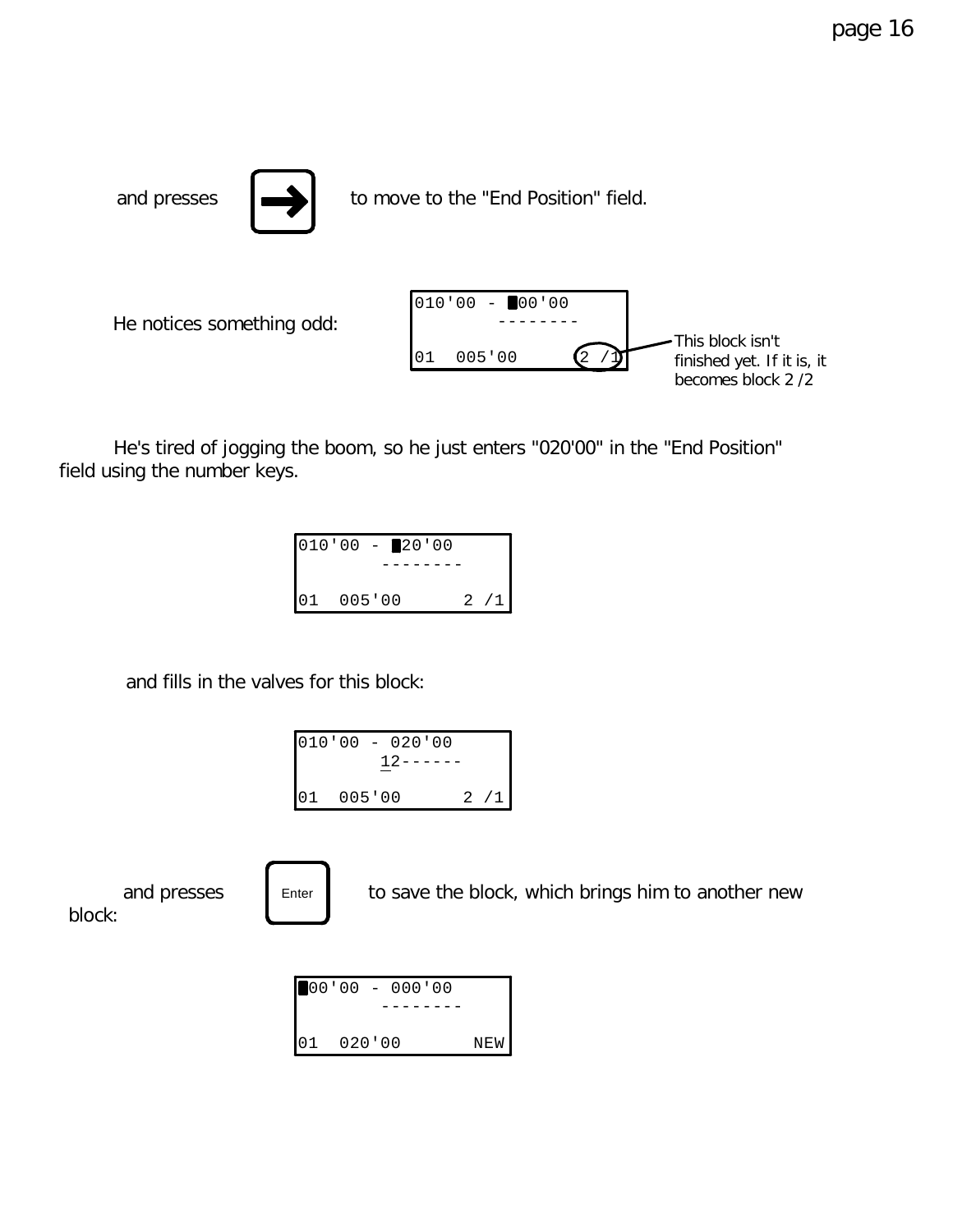

Which, exactly as in the zone-based Common Sense controllers, lands him on the speed/passes screen:

| PASSES:                               |       |
|---------------------------------------|-------|
| $\texttt{OIRECTION: } 2\texttt{-WAD}$ |       |
| SPEED: 12                             |       |
| MANUAL                                | WATER |
|                                       |       |
|                                       | New!  |

But the speed & passes screen is different now. It has a new parameter, "Direction". Direction is about how your boom waters.

Do you want to save time? Pick "**2-way**" to water passes **forward, reverse, forward, reverse**, etc.

Do you want each plant to have more even 'wait times' between waterings? pick "**1-way**" to water passes **forward, forward, forward**, or **reverse, reverse, reverse** depending on where you start relative to the crop.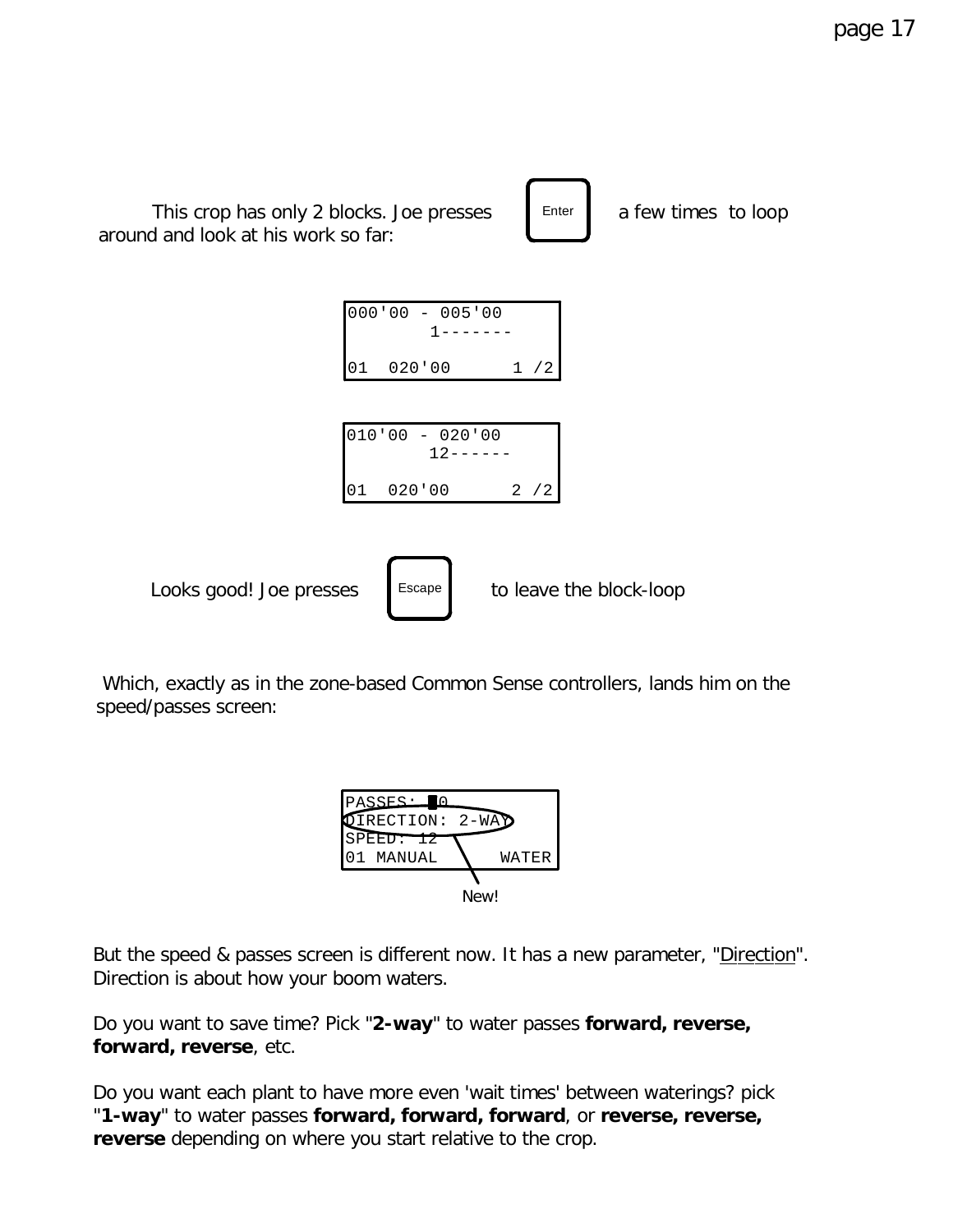Joe enters "02" for the number of passes, and arrows down to "Direction":



He's finished programming crop 1 for Manual Mode. Telling the boom to water crop 01 works the same as it always has - from the manual mode base screen, use the Daily Program menu, go to "Quick Pass", pick crop 01, set speed and passes, and let it go.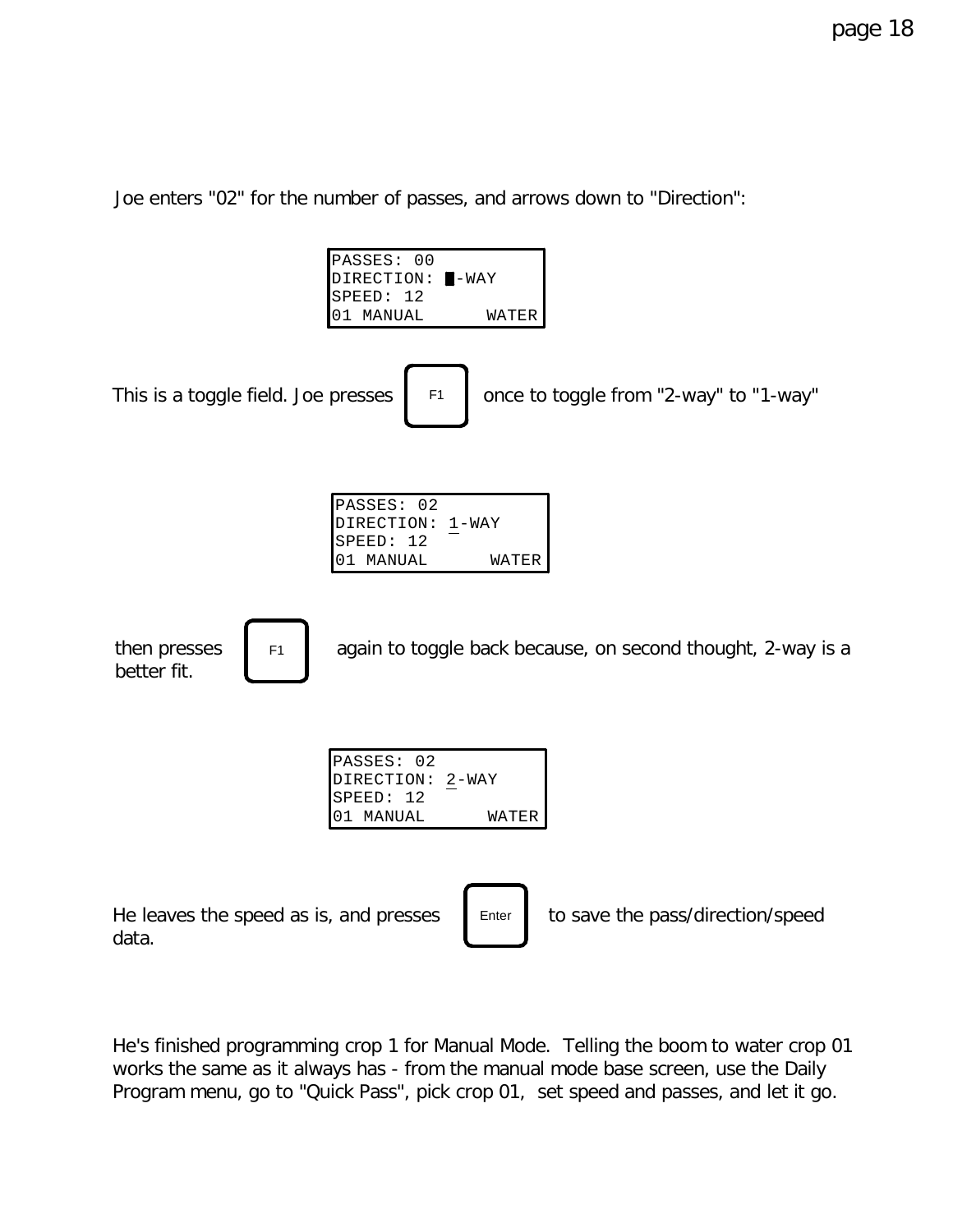### Manual Mode - Run Crops

1. Run all crops with Setup > Start

Joe starts at the Manual Mode Boom Idle Screen:

MANUAL DAY4 23:19 BOOM IDLE WAITING FOR NEXT CMD C01 B1 L000'00 T00



2. Run some crops with Quick Pass

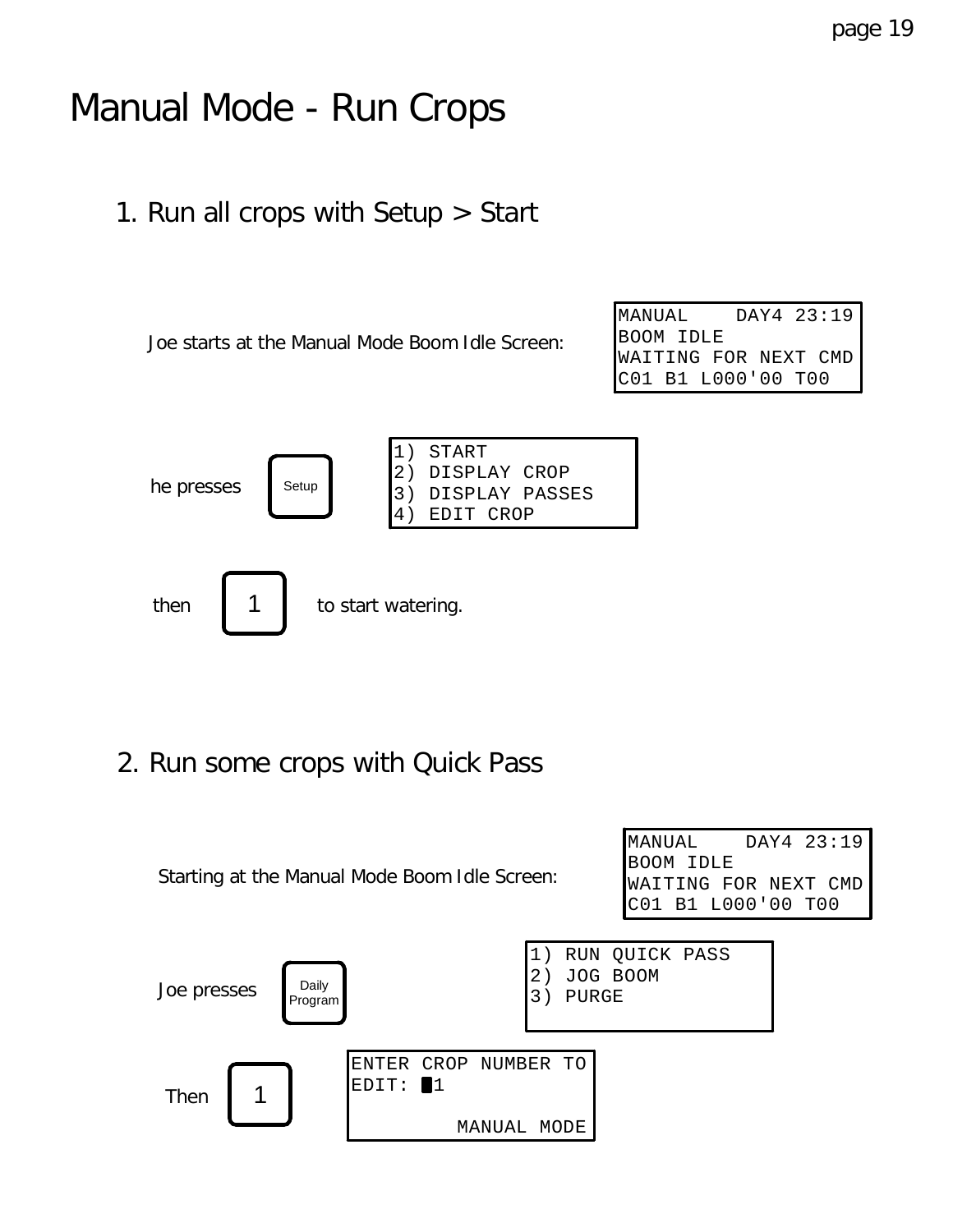Joe may pick any of his crops from this screen. So far only crop 01 is programmed, so he presses



In quick pass, Joe can change any of these parameters, and the changes aren't saved and don't overwrite the values he programmed earlier. Instead, it's one-and-done. The boom waters with the changed parameters, then forgets them.



The boom is asking if Joe would like to water Crop 02 during this Quick Pass. If Joe had a few crops programmed, he might have selected another couple of crops and tweaked them for this Quick Pass. But Joe doesn't have anything programmed for any crops other than Crop 01, so he presses

| Escape |  |
|--------|--|
|        |  |

and the boom is off to water Crop 01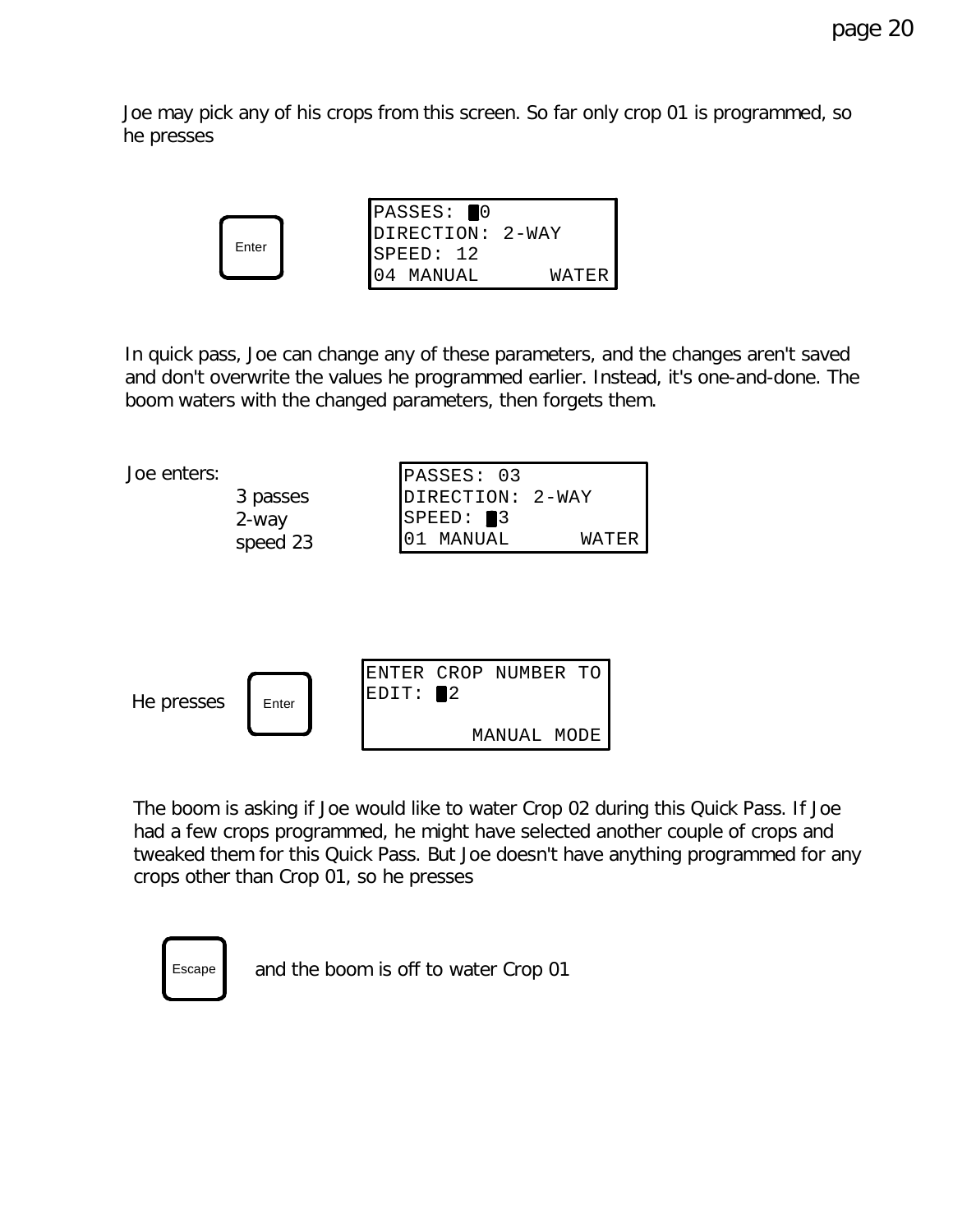### Auto Mode - Setup Crops

 Joe wants to put crop 01 on a schedule. His boom is at the Manual Mode main screen:

| MANUAL                                    | DAY4 23:07 |
|-------------------------------------------|------------|
| BOOM IDLE                                 |            |
| PRESS DAILY PROGRAM<br>C01 B1 L000'00 T00 |            |
|                                           |            |



He presses  $\blacksquare$  Auto to put it in auto mode:

| <b>AUTO</b>     | DAY1 23:18         |
|-----------------|--------------------|
|                 | NO CROP REQUESTED  |
| START DELAY: 03 |                    |
|                 | C01 B- L000'09 T00 |

Then he presses

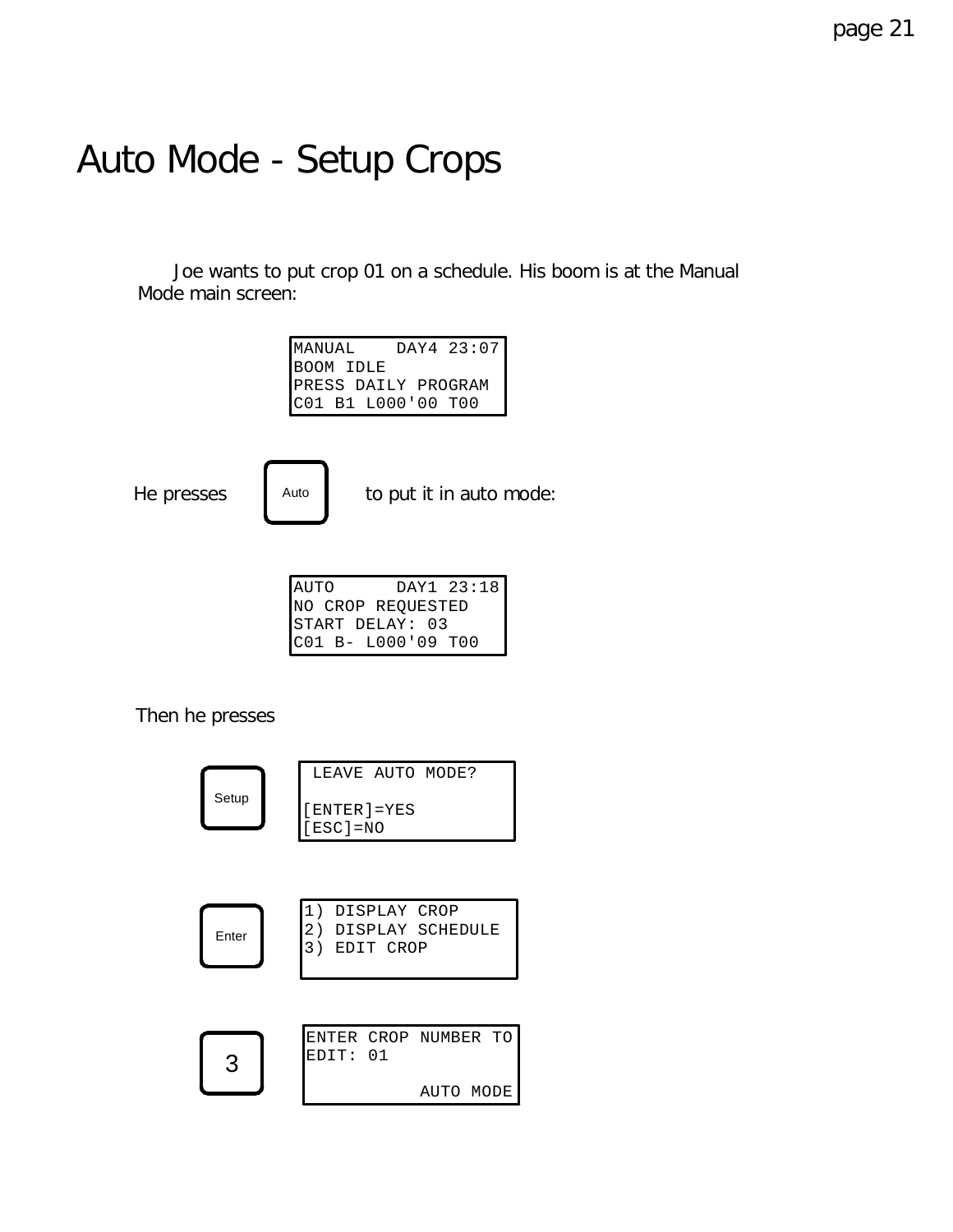Finally he presses



It's the same blocks from manual mode, so he skips them

|        |  | DIRECTION: <b>I-WAY</b> |                       |
|--------|--|-------------------------|-----------------------|
|        |  |                         | $SPEED:12$ PRIORITY:1 |
| Escape |  | WEEK: 1234567           |                       |
|        |  | AIITO                   |                       |

He notices "Direction". It works the same way here, at least in Pass-based time zones. In Delay-based time zones, the boom does only one pass, and it can be from any direction at any time. Everything looks good, so he presses



This screen is pretty dense - A whole time zone has been distilled into one screen, but it's all the same stuff:

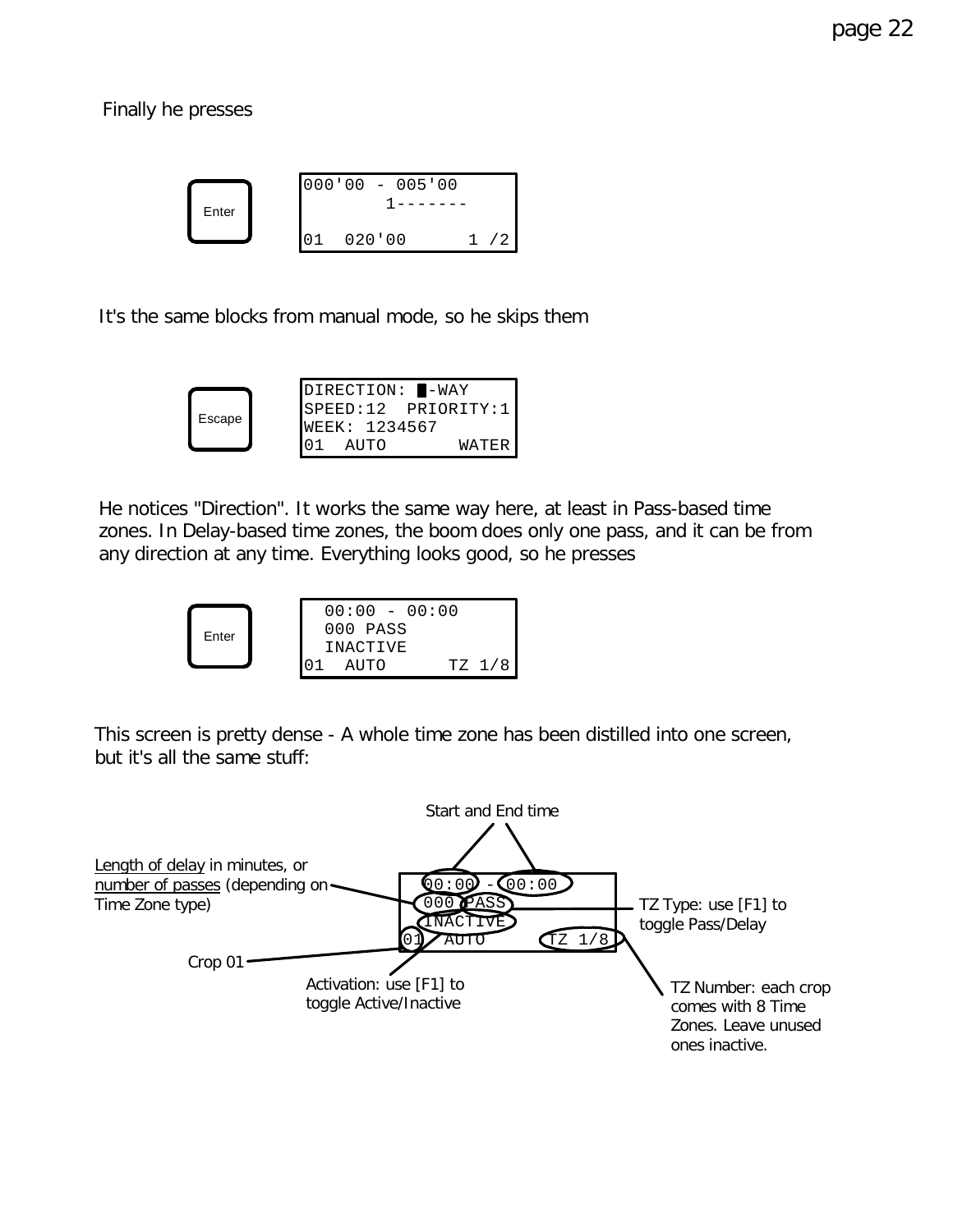He fills it out to run every 10 minutes between 8am and 4pm

| $08:00 - 16:00$<br>$010$ DELAY |        |       |
|--------------------------------|--------|-------|
| <b>ACTIVE</b>                  |        | Enter |
| AUTO                           | TZ 1/8 |       |

|         |          |  | $0:00 - 00:00$ |  |        |
|---------|----------|--|----------------|--|--------|
|         | 000 PASS |  |                |  |        |
|         | INACTIVE |  |                |  |        |
| 01 AUTO |          |  |                |  | TZ 2/8 |

But Joe only wants one time zone, so he leaves this screen and goes back to the Auto mode main screen:

|        | <b>AUTO</b>            |  | DAY1 23:18 |
|--------|------------------------|--|------------|
| Escape | NO CROP REQUESTED      |  |            |
|        | START DELAY: 03        |  |            |
|        | $CC01 B - LO00'09 T00$ |  |            |

There's no "Copy Setup to Daily Program" screen anymore. Joe 's boom is good to go.

### Auto Mode - Run Crops

To run his crops, Joe just puts/leaves the boom in the Auto Mode "No Crop Requested" Screen. Any crops with active time zones should run as soon as the Start Delay finishes counting down.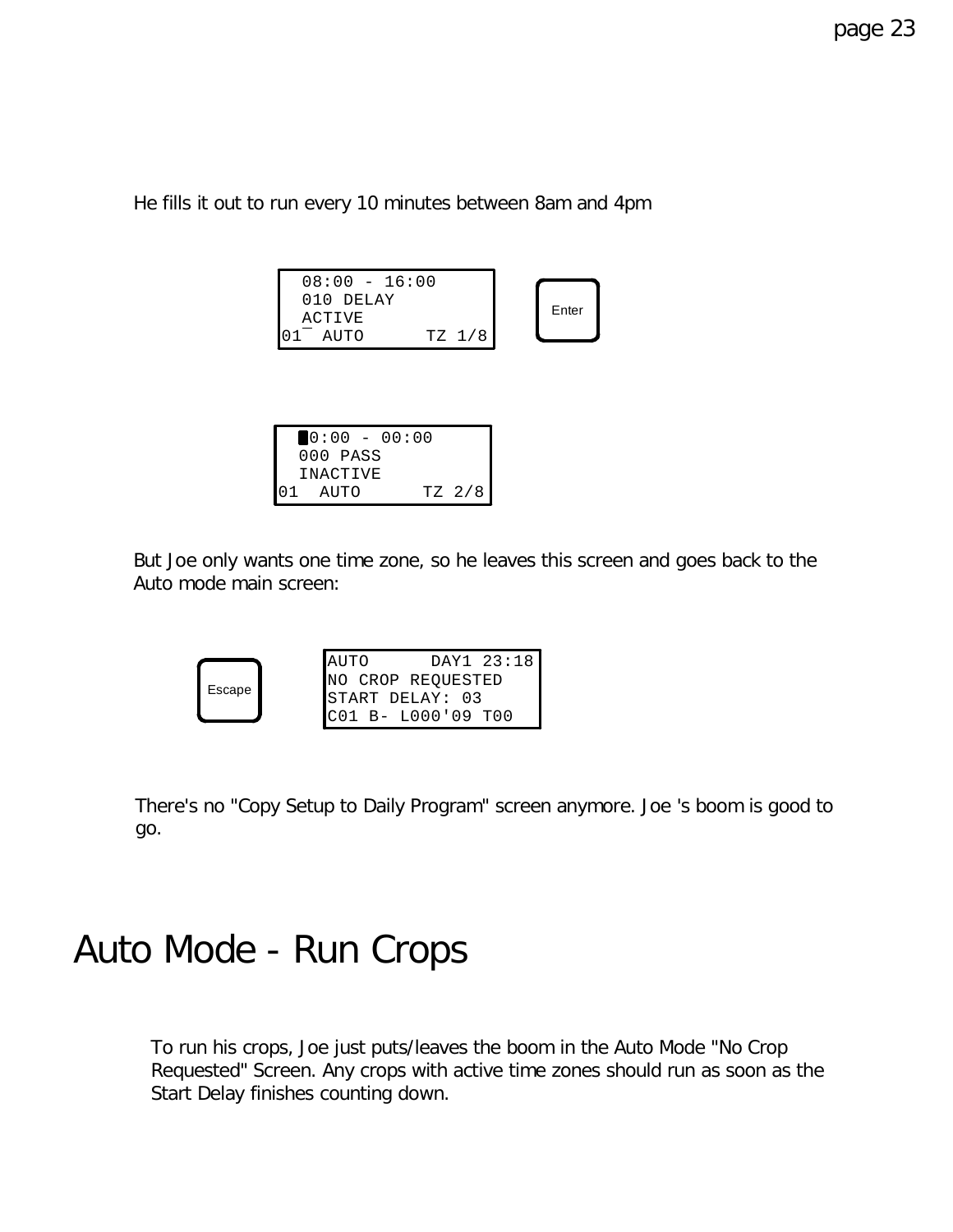### Pot Mode - Setup Crops

#### How Does Pot Watering Work?

1. The boom starts watering at the block's low end - the centerline of the first row of pots - with the odd valves.



2. The boom steps forward to each row center and waters alternating odd and even valves.



3. The high end *includes* the centerline of the last row of pots, but you want it to be a couple inches past. If you don't give the extra space, you might not water the last row!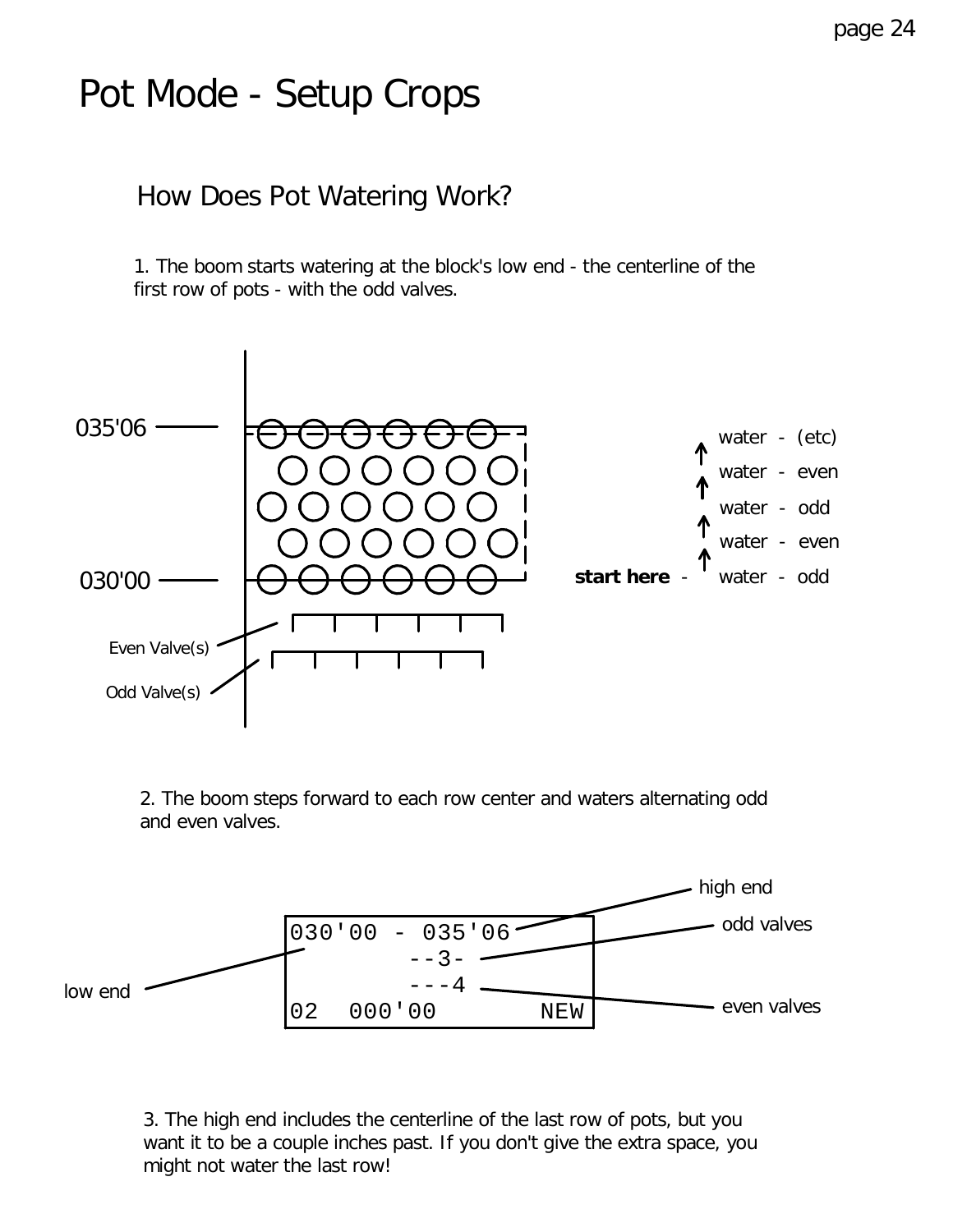#### Joe's Pots

 It's later in the summer, and Joe has started growing pots in this bay. He has two pot crops, Crop 02 and 03. Crop 03 is already placed on the floor, but Crop 02 isn't yet, and Joe wants to use the boom to place Crop 02.

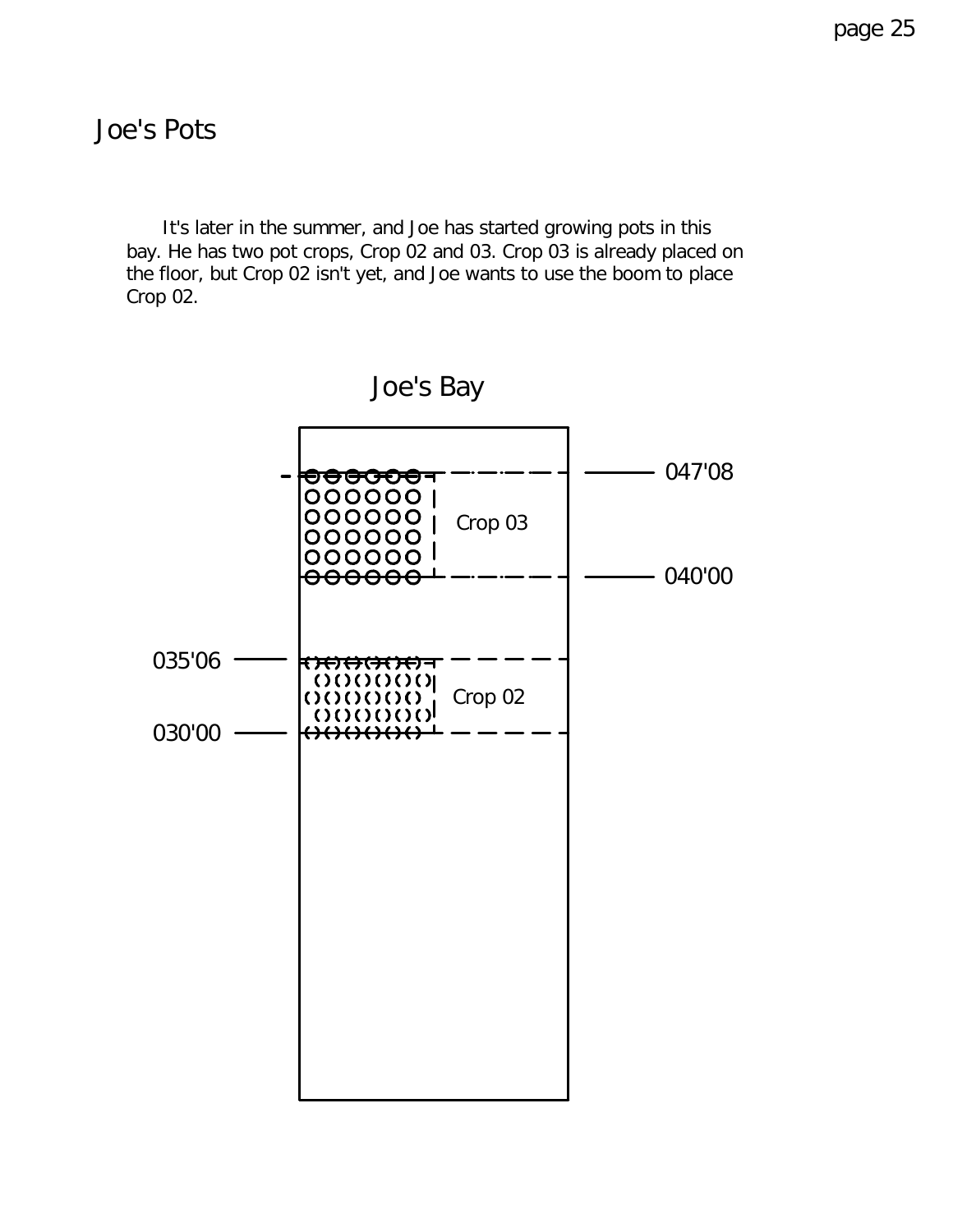Joe doesn't need to change the configuration; everything is set up already. He jumps right ahead to Setup.

Starting at the Pot Mode idle screen:



 Unlike in Manual or Auto mode, in Pot mode, you see the Water screen before the Block screen. If you use step-learn to lay out a block, the 'Pot Spacing' number tells the boom how much to step between rows.

|       | PASSES: ■0          |
|-------|---------------------|
|       | WATER TIME: 001     |
|       | POT SPACING: 001'00 |
| D. 2. | WATER<br>POT        |

Joe fills out the screen. He wants the boom to do 2 passes:

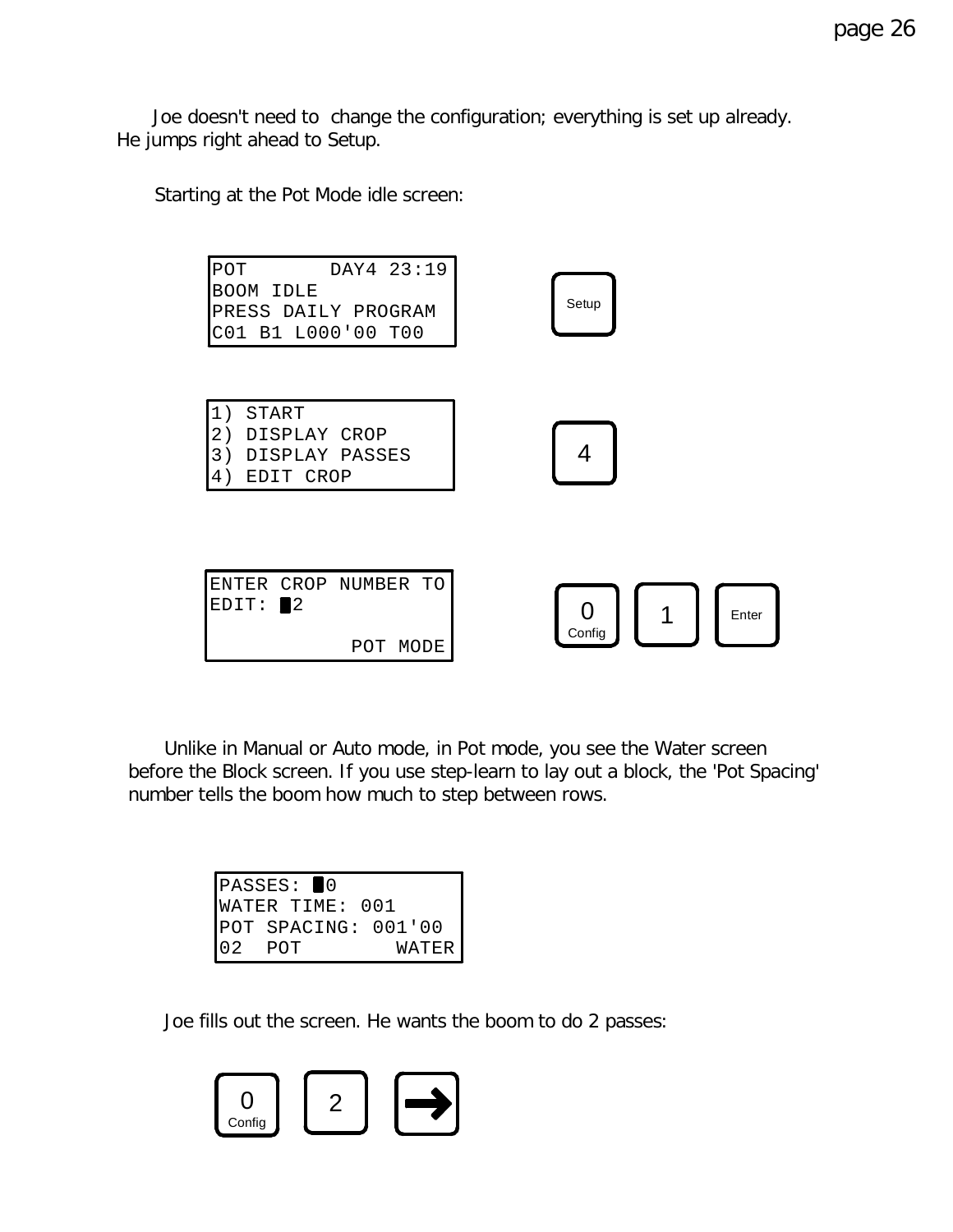|     | PASSES: 02          |              |
|-----|---------------------|--------------|
|     | WATER TIME: 01      |              |
|     | POT SPACING: 001'00 |              |
| 102 | POT                 | <b>WATER</b> |

On each of the two passes, he wants the boom to water every row for 8 seconds:



| PASSES: 02         |       |
|--------------------|-------|
| WATER TIME: 008    |       |
| POT SPACING: 01'00 |       |
| POT                | WATER |

 And although the center-to-center between pots in the same row is 1'06", he wants the rows to be offset, and the pot (row) spacing to be 16 inches, or 001'04.



|           | PASSES: 02         |        |
|-----------|--------------------|--------|
|           | WATER TIME: 008    |        |
|           | POT SPACING: 01'04 |        |
| $ 02$ POT |                    | WATERI |

Looks good! Joe presses | Enter



and now he's at the block screen:

|    |        | $\blacksquare$ 00'00 - 000'00 |     |
|----|--------|-------------------------------|-----|
|    |        |                               |     |
|    |        |                               |     |
| 02 | 000'00 |                               | NEW |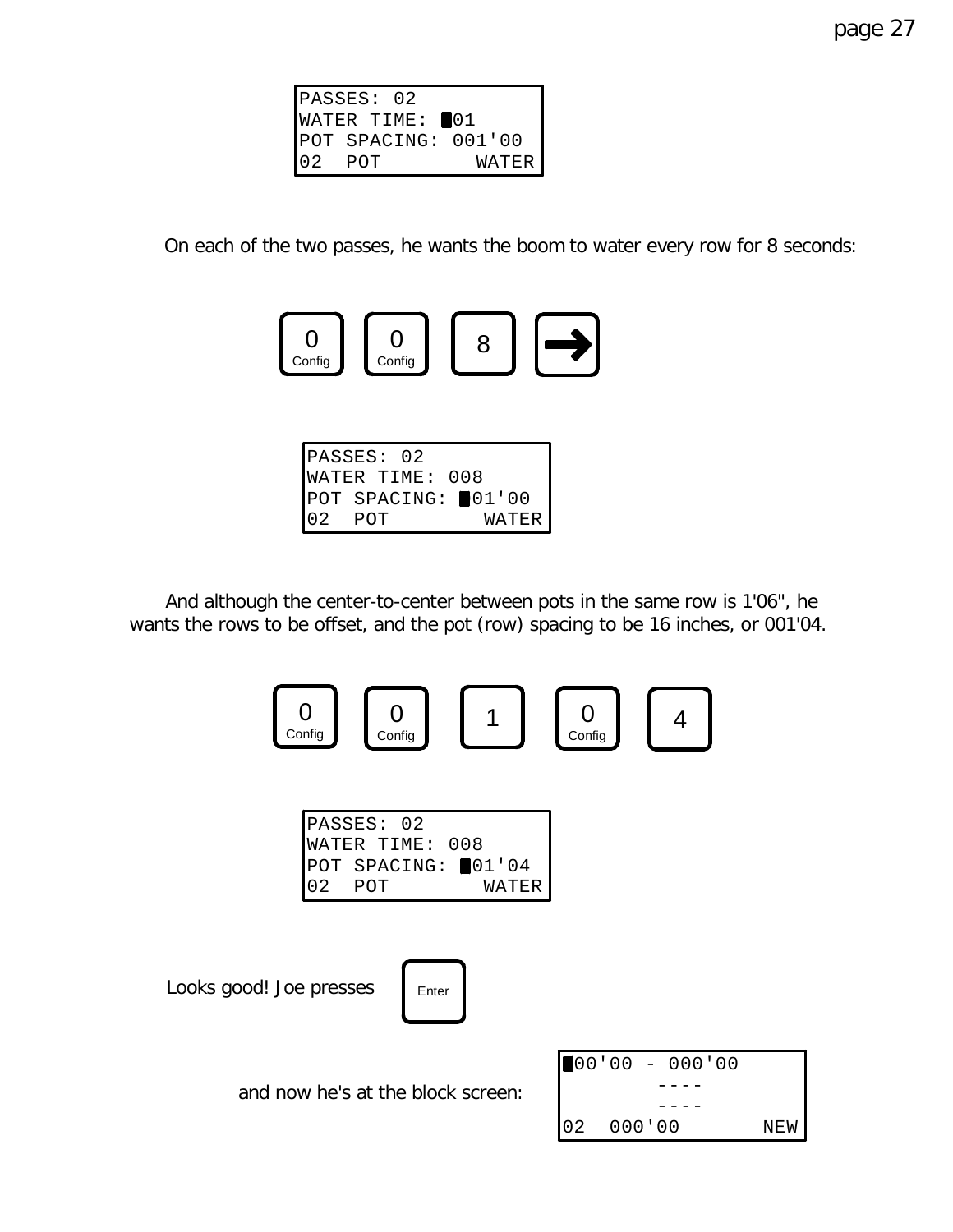### 3 ways to program a Pot Block

#### 1. How to Program a Pot Block by Step-Learn

 Use Step-Learn to place your pots and program your crop at the same time, using the boom as the pot-spacer. Here's how:

Joe is here, at an empty (new) Pot Block screen:



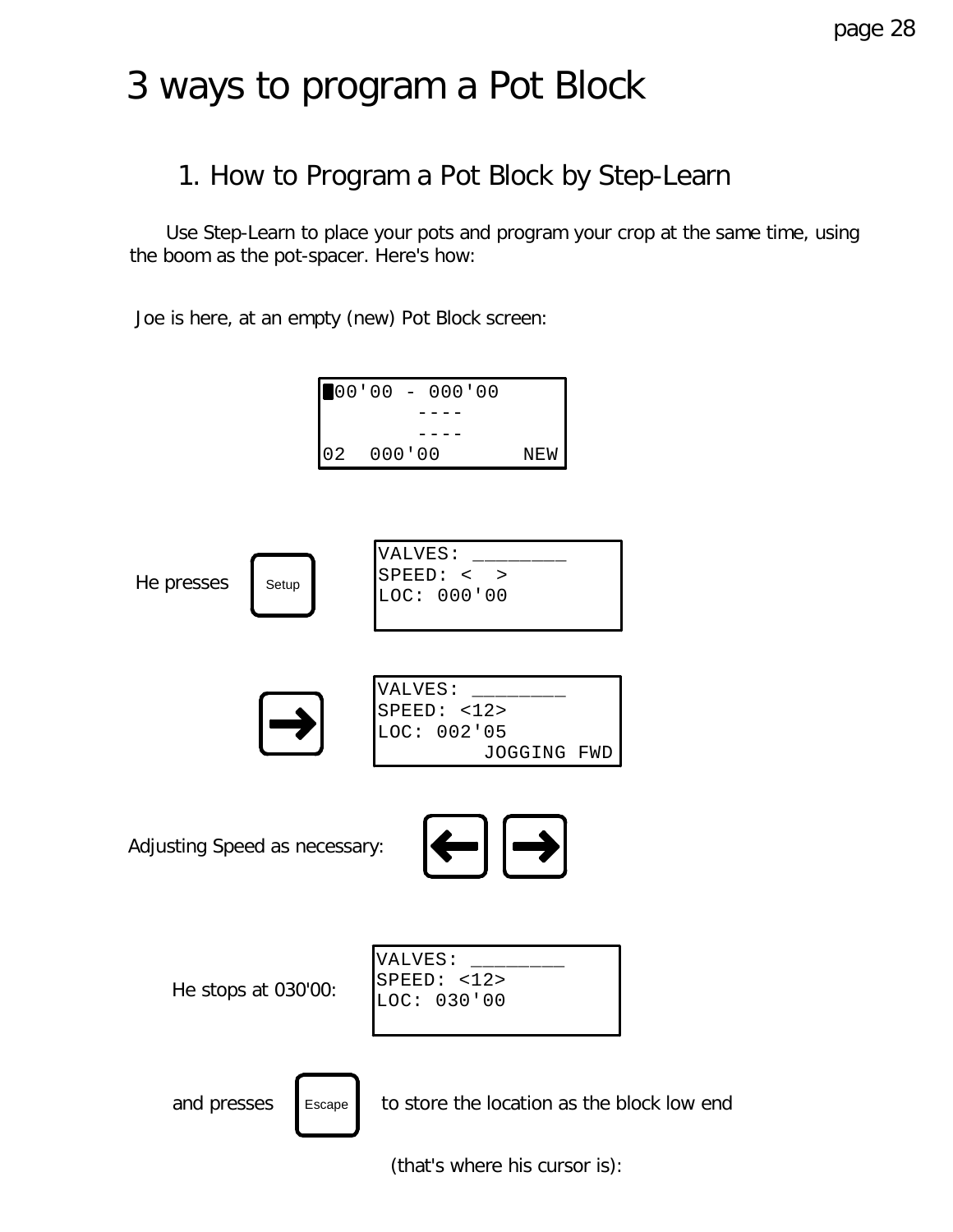page 29



 Ok, so this order is different from Auto or Manual or Remote mode - but there's a reason: you want to tell the boom what valves to use for each row before you start stepping.



 The way the cursor moves is different from in Auto or Manual or Remote mode, and there's a reason:

> *you want to tell the boom what valves to use for each row before you start stepping.*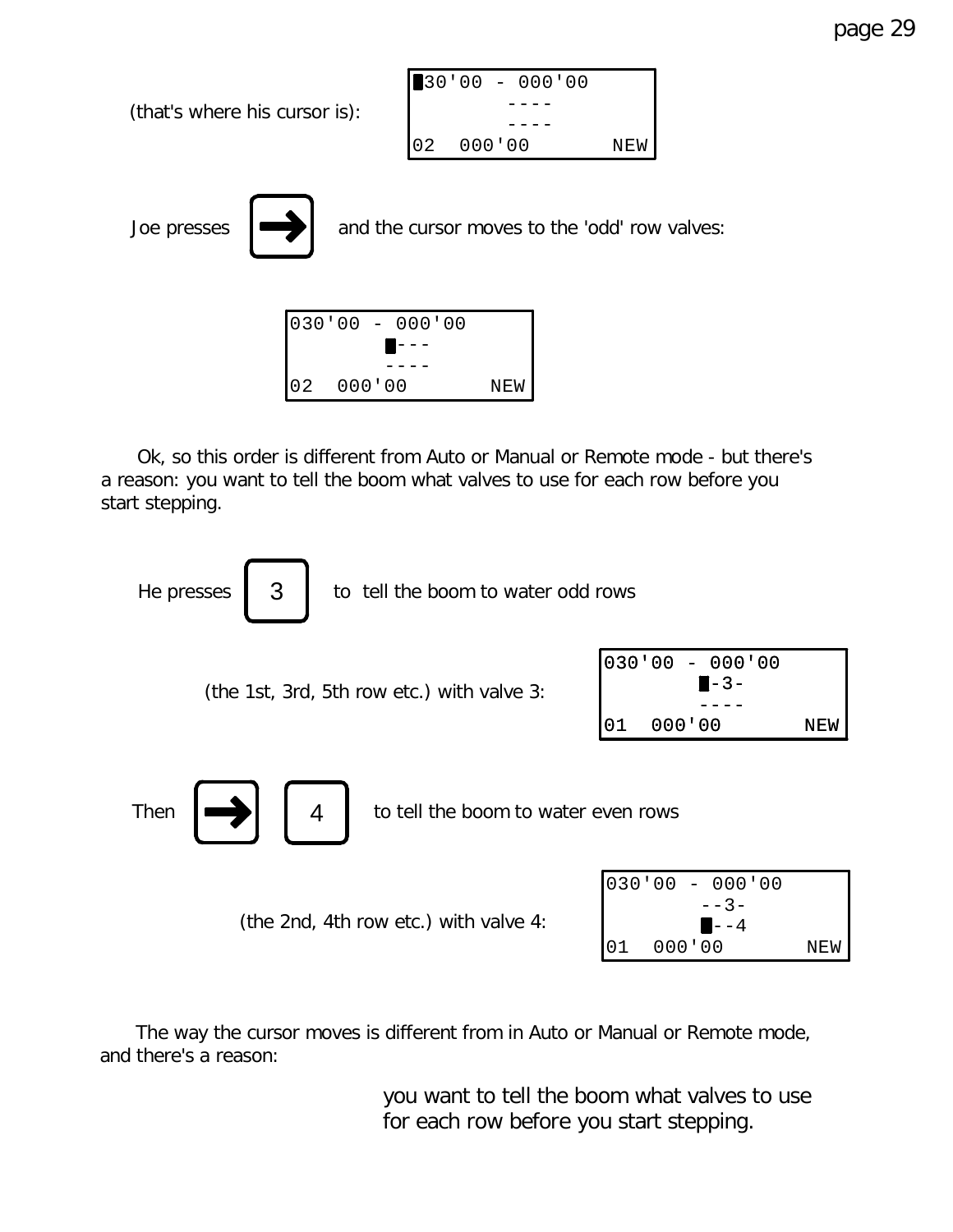



Joe presses  $\left| \right|$  again to move the cursor to the block high end.

| 030'00 | $- 00'00$ |     |
|--------|-----------|-----|
|        | $- - 3 -$ |     |
|        | – – – 4   |     |
| 01     | 000'00    | NEW |

 The boom is physically at the block low end right now (from when Joe saved the location). This is really important!

> *To Step-Learn, you have to start at the block low end (the centerline of the first row). Otherwise, it doesn't work!*

> > Test

Joe wants to place his first row of pots. He presses



The boom spits out a little puff of water. Joe uses this as a guide to place his pots.

#### 000000



and the boom spritzes another puff of water. This is the second row, so the water comes from valve 4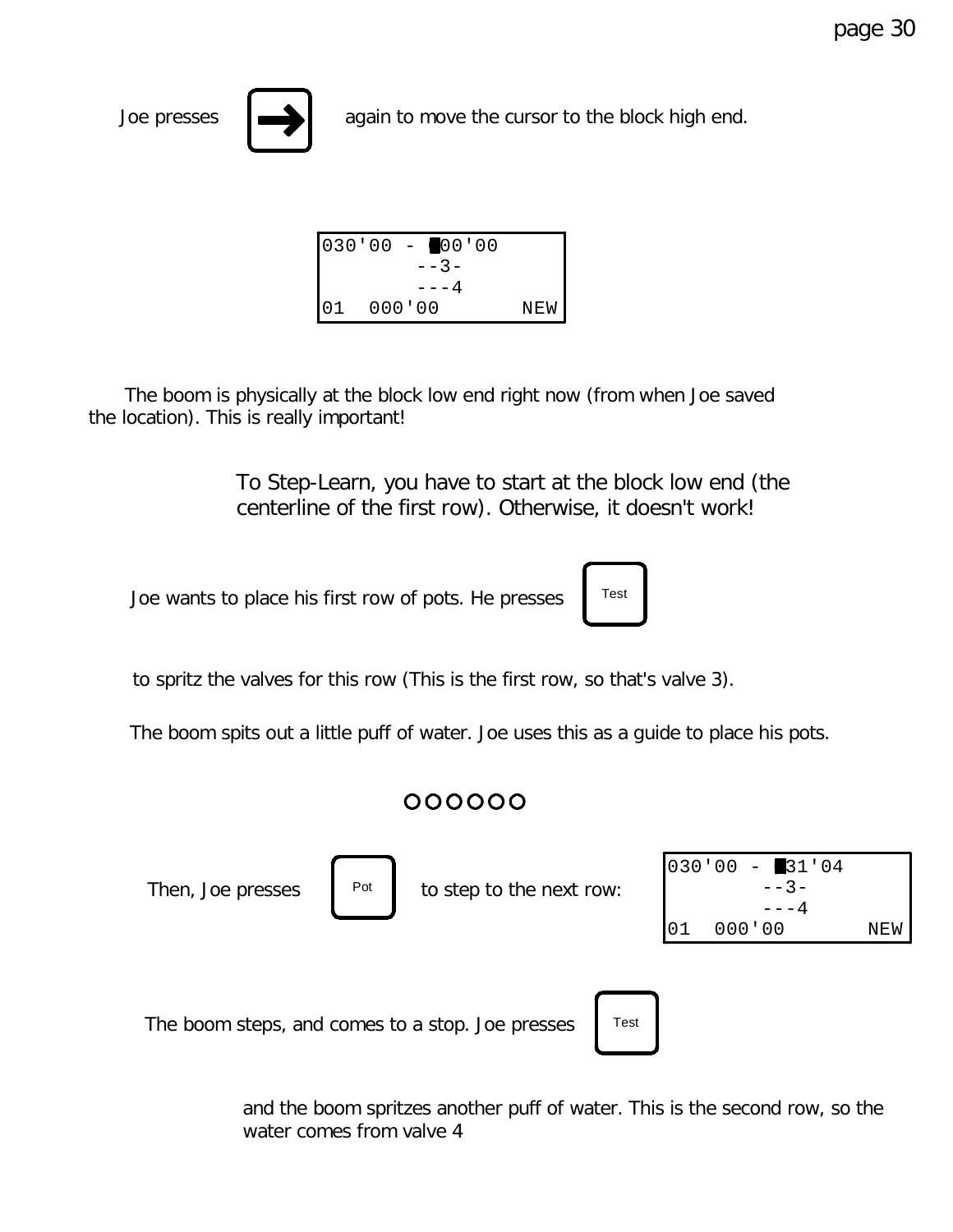Joe uses the water spritz to place his pots. This row is offset from the first row. He lays pots using the waterered spots as a guide.

#### 000000 000000

*Note: Offset bars are typically forward and reverse of the center of the boom. If you center the pots exactly under the tips, you end up with closer-further-closer-further rows. Your tips are more of a guideline than a ruler in this case. Put your pot centers forward or reverse of the tips as needed.*

Joe presses to step to the next row, to spritz Pot Test



(we're back to an odd row, so valve 3 spritzes), and places pots:

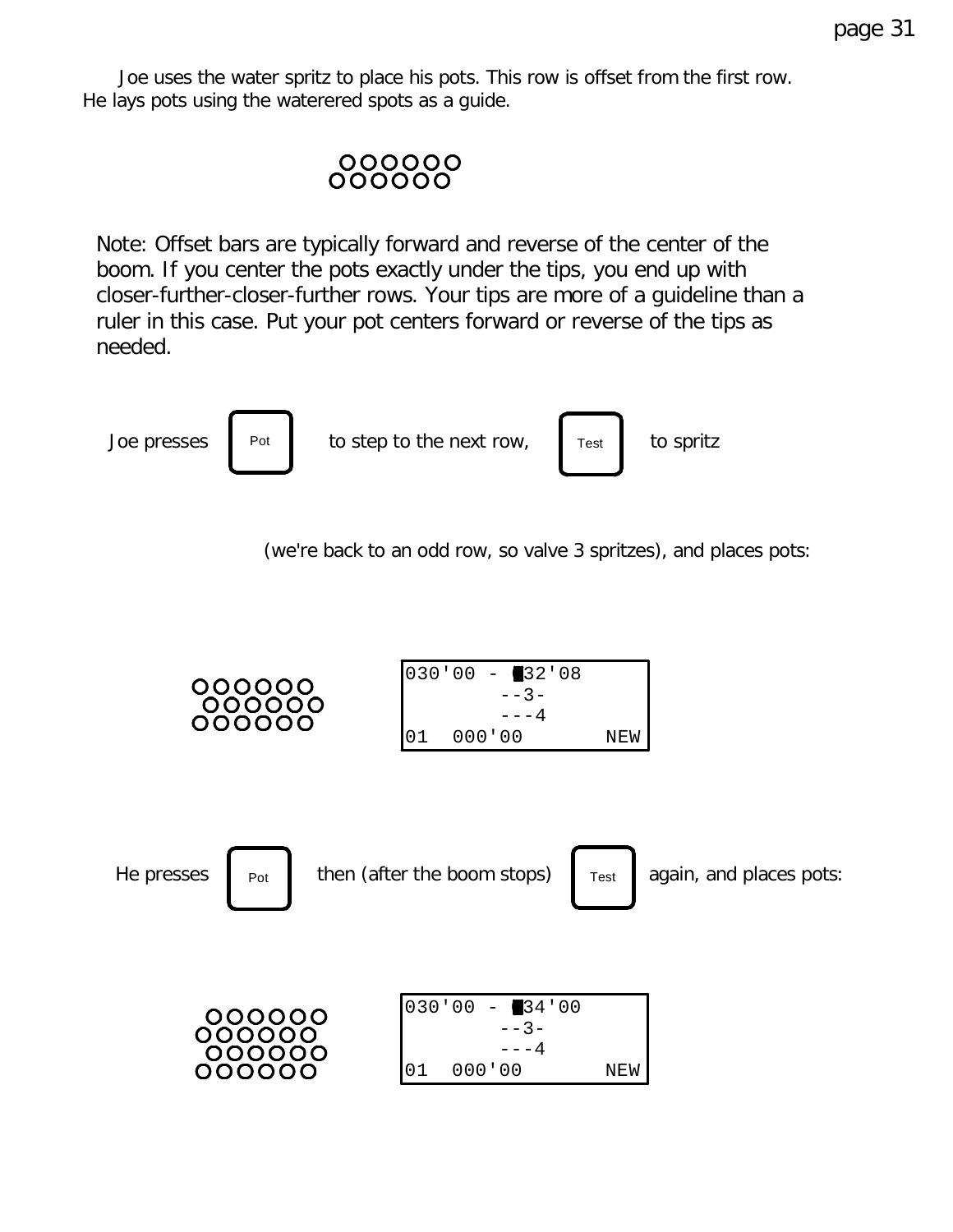

 Joe has placed all of his pots for crop 02, so he's done. He adds a couple of inches to try and make sure the boom doesn't ever miss the last row (otherwise, that can definitely happen):



 Notice the number at the bottom (035'06). This is just a handy way to remind you where the last block for this crop ended, in case you need that for reference. Joe doesn't have any more pots to place, so he doesn't need to create any more blocks for this crop.



He presses  $\left\| \right\|$  Escape to leave this screen without creating a new block.

| $EDIT: \blacksquare3$ | ENTER CROP NUMBER TO |  |  |
|-----------------------|----------------------|--|--|
|                       | POT MODE             |  |  |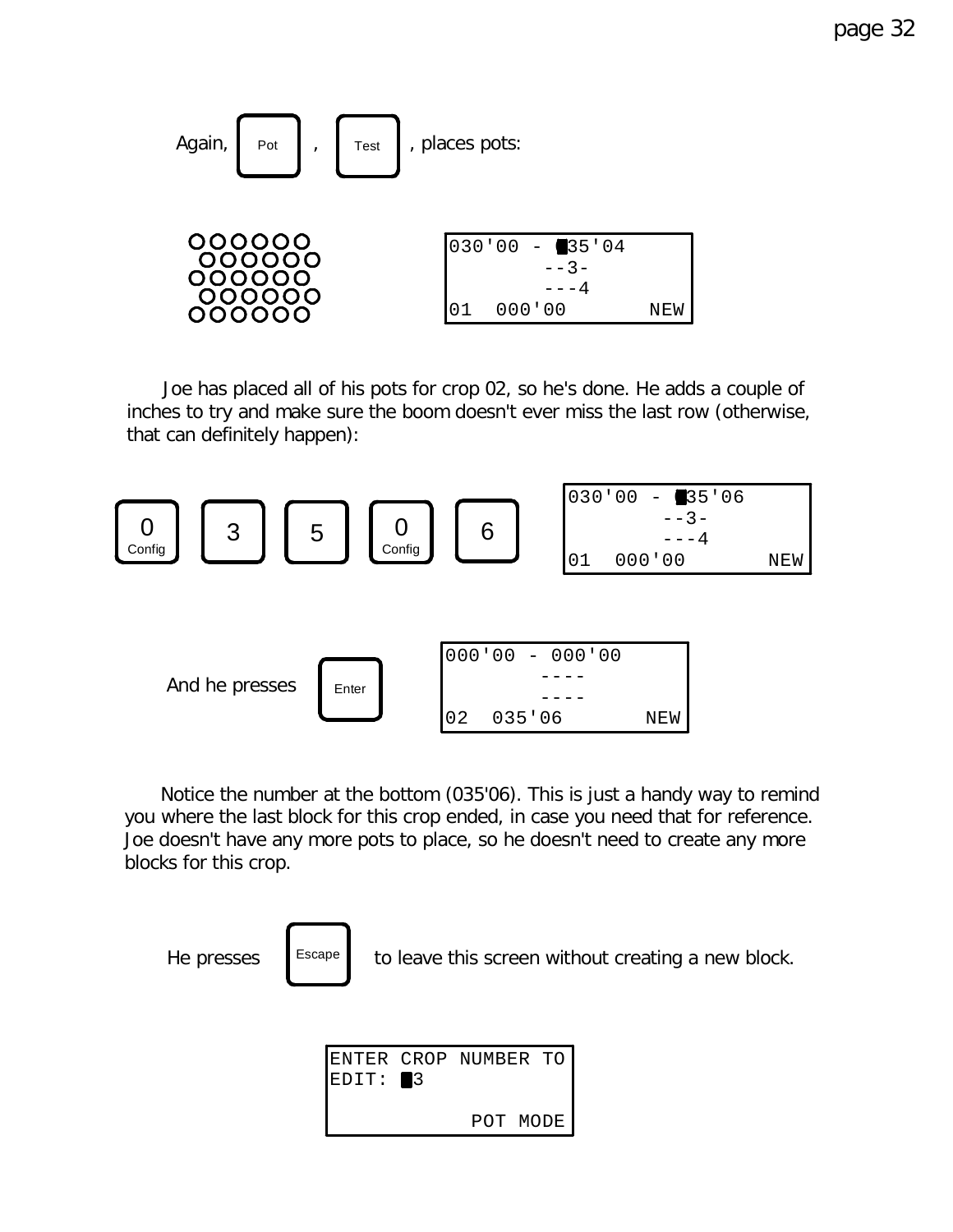#### 2. How to Program a Pot-Block by Jog-Learn

 Use "Jog-Learn" to program a pot block if you don't want to step it (maybe you use a spacer with your pots and would rather not use the boom to space them) or maybe if your pots are already there, and you are reprogramming the block.

 This works just like block learning from Manual or Auto Mode. You basically use jogging to show the boom the low and high ends of the block. Starting here: (Pot Mode > Setup > Edit Crop):



And quickly enters parameters for crop 03: 1 pass, water time  $= 20$  seconds, and pot [row] spacing of 18" (001'06):

```
PASSES: 01
WATER TIME: 020
POT SPACING: 01'06
03 POT WATER
```


And this is the block that he wants to program using Jog-Learn.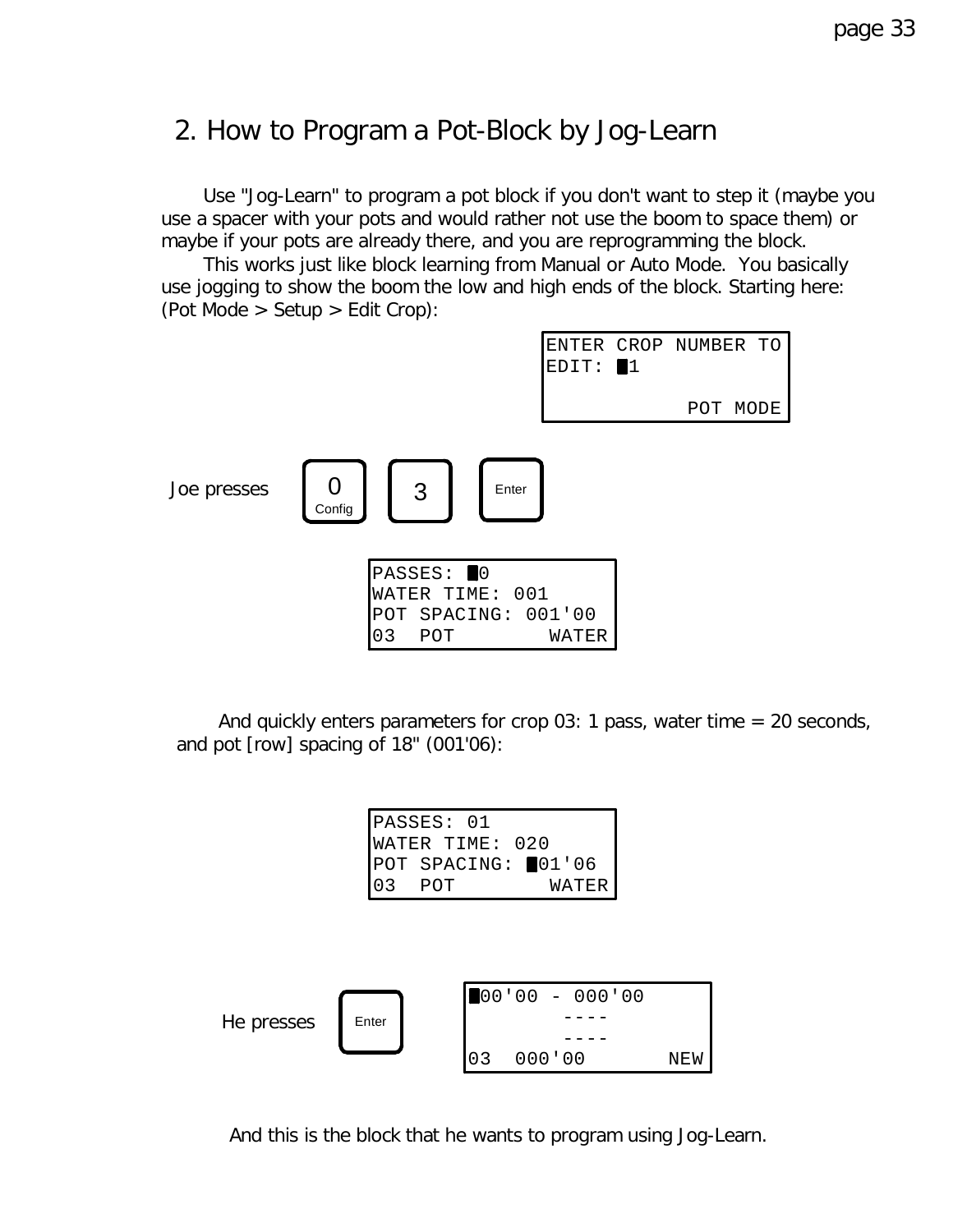

when it's over the center of the first row of pots)



Cool, the first row of pots is centered at 040'00 exactly!

He presses  $\left| \right|$  Escape to store this location as the block low end



Since the pots are positioned on a square grid, the even and odd valves are the same:

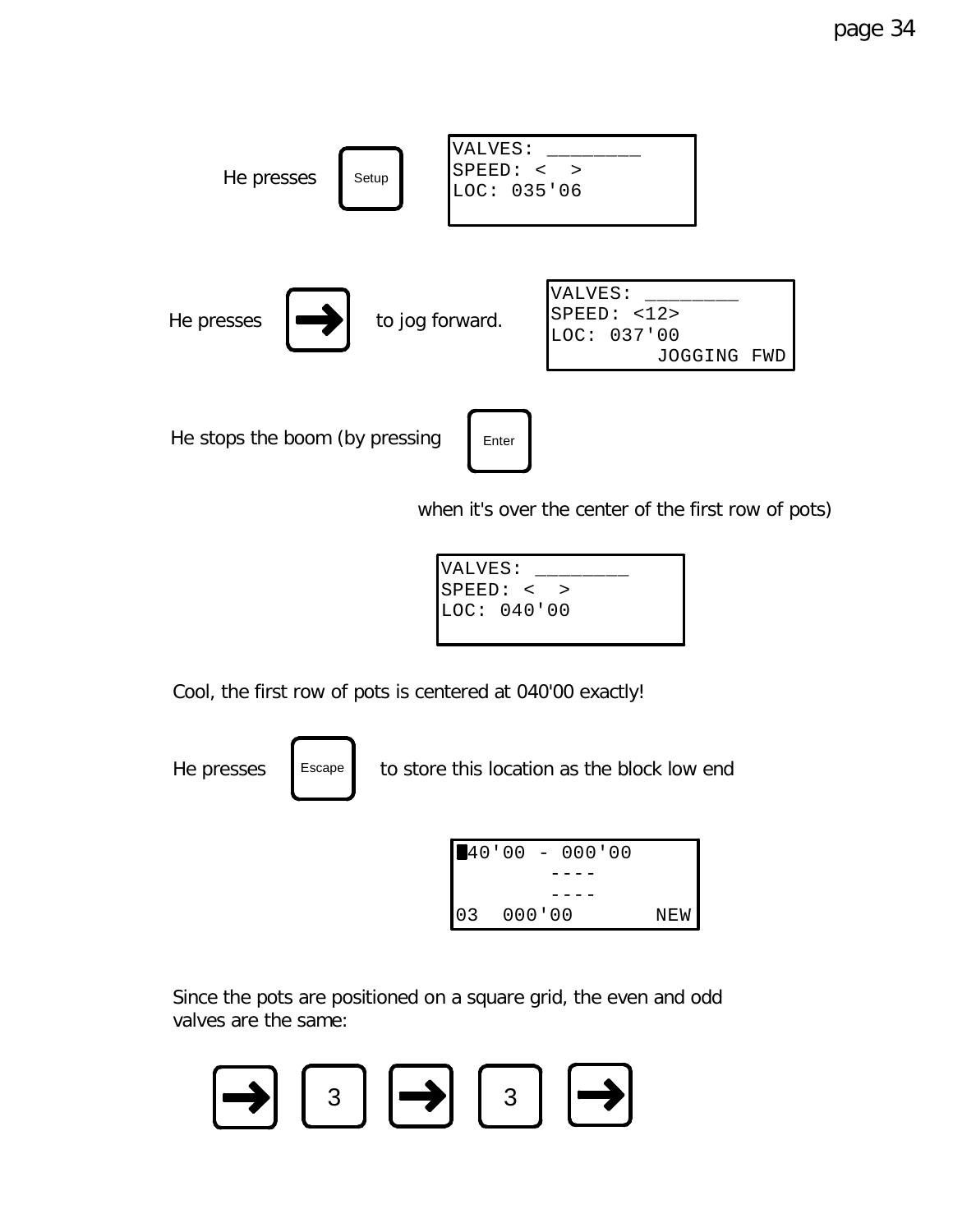

to stop the boom a couple of inches past the centerline of the last row of pots



then  $\left\lceil \frac{1}{2} \right\rceil$  scape to store the location as the block high end:

$$
\begin{bmatrix}\n040'00 - 47'08 \\
-3 \\
-3 \\
-3 \\
03 & 000'00\n\end{bmatrix}
$$
 NEW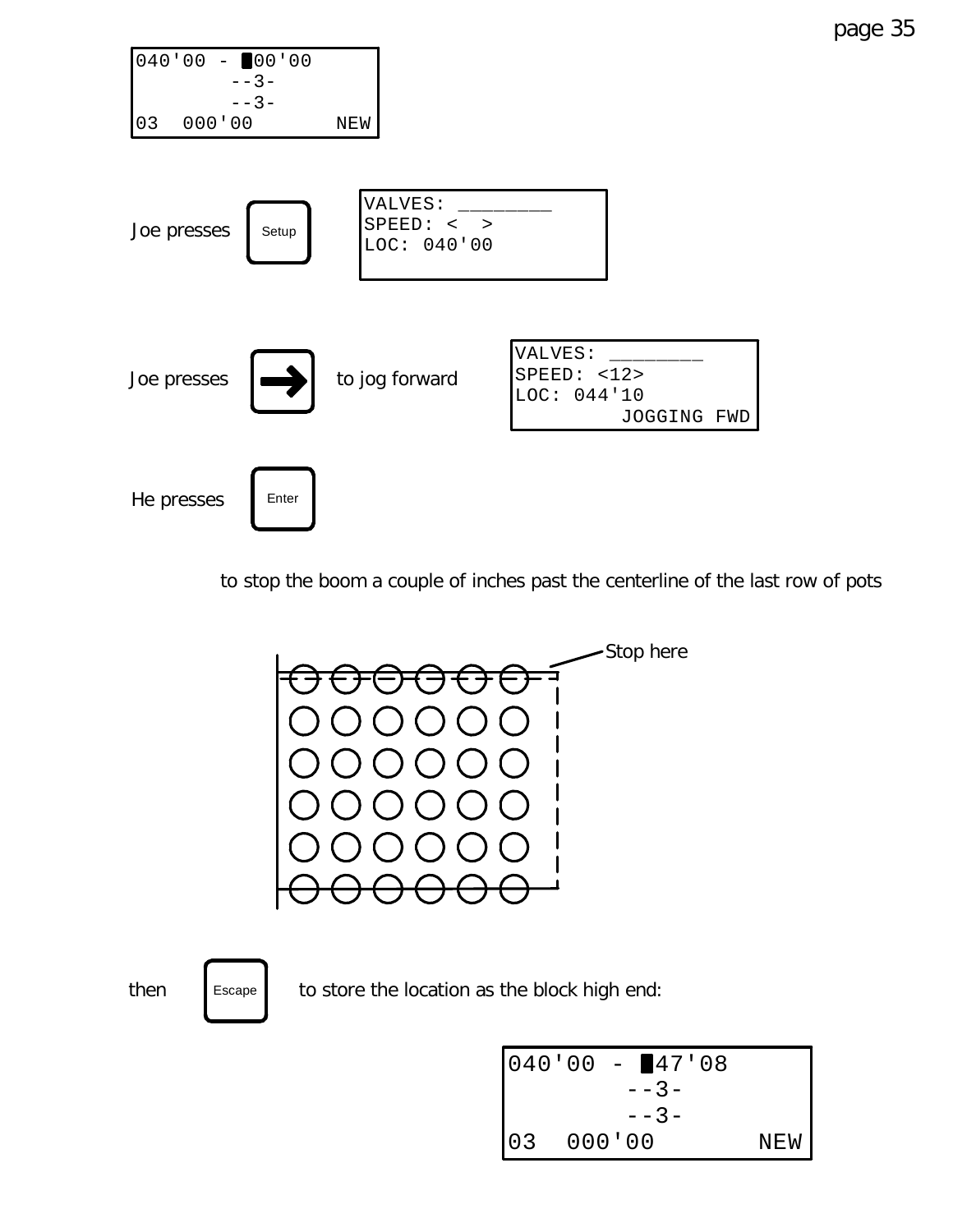|             |       |                    |                   | ENTER CROP NUMBER TO |       |
|-------------|-------|--------------------|-------------------|----------------------|-------|
| Joe presses | Enter | to save the block. | $\texttt{IEDIT}:$ |                      |       |
|             |       |                    |                   | <b>POT</b>           | MODE. |

#### 3. How to Program a Pot Block by Key-Press Only

If Joe knows all the distances involved, and is confident that his boom is accurate, he can just enter a block in by typing everything directly

### Pot Mode - Run Crops

You run crops exactly as in Manual Mode, whether via Setup > Start or Daily Program > Quick Pass.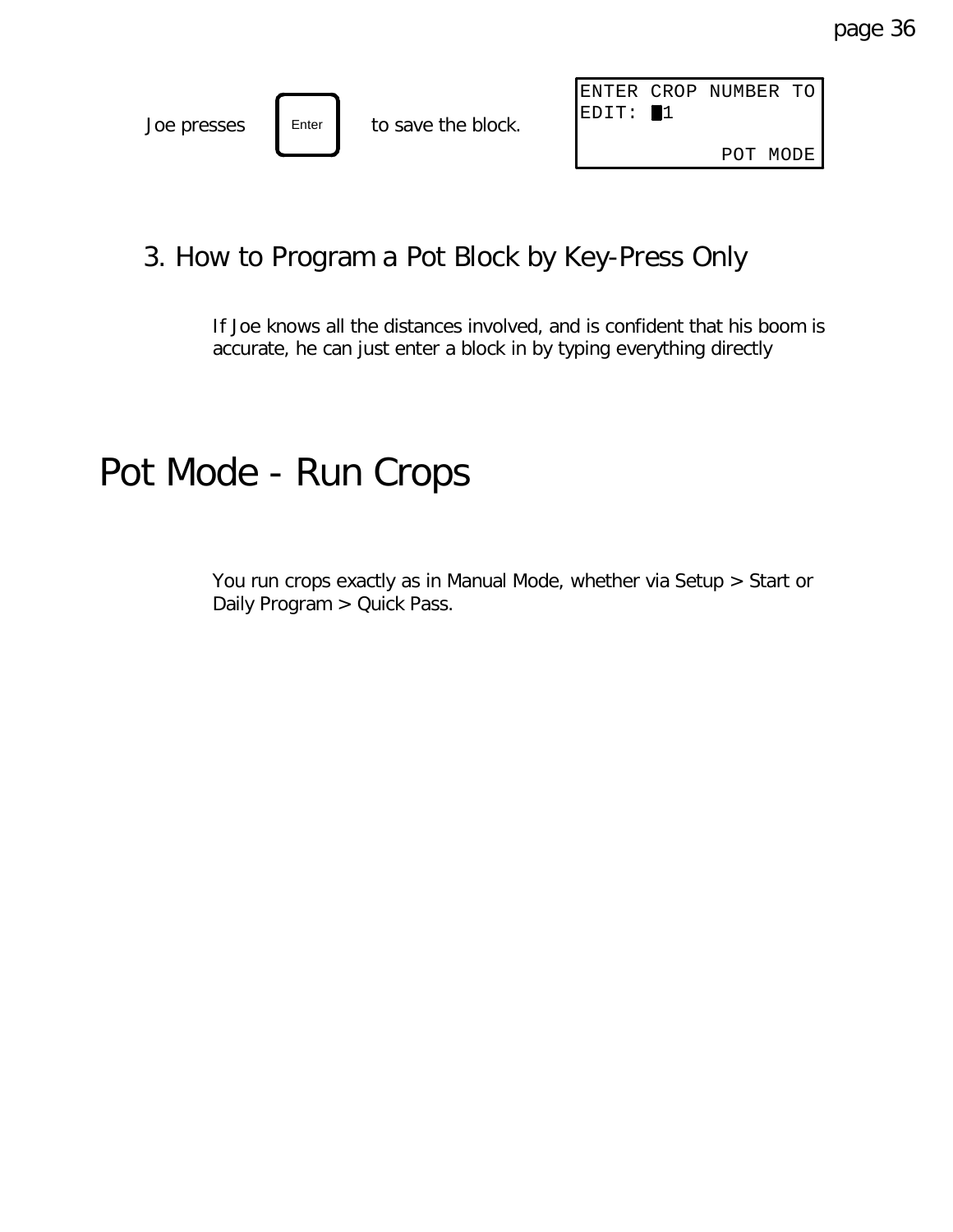### Remote Mode - Setup Crops

Remote Mode is a lot like Manual mode, with a few differences:

- 1. There's a screen for entering a network address
- 2. The Daily Program button does nothing in Remote Mode
- 3. There's this thing called a "Stagger Delay"

Starting at the Remote Mode "Waiting for Remote Cmd" screen:



 The Common Sense 2 Foot Distance boom only works on a Spooler Network (not a Go-1 network) so it doesn't technically *have* to have a unique address. However, for alarms on the Spooler to work correctly, it helps for each boom to have a unique address. Joe gives this boom the address 02:

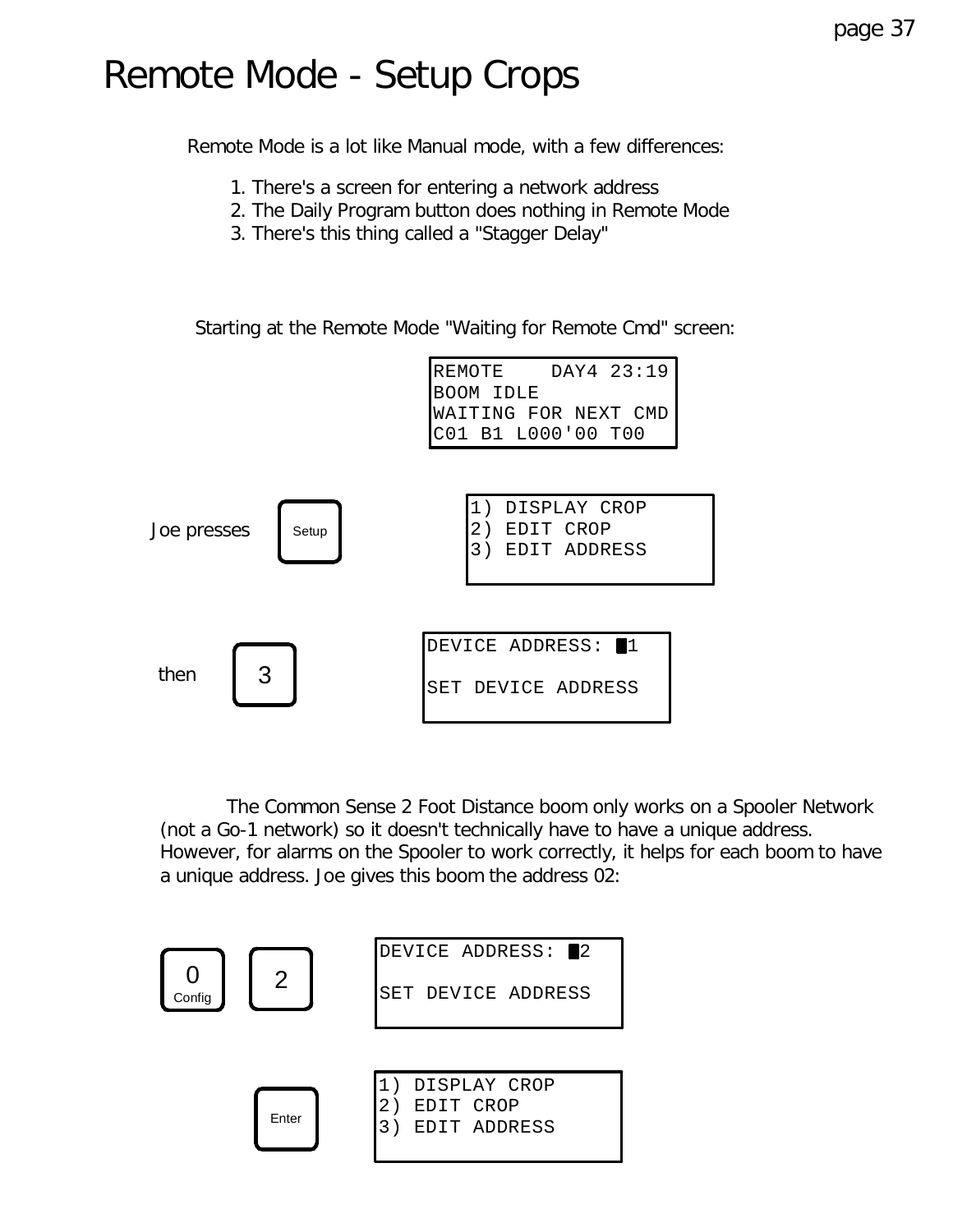



Joe fills out this block screen:

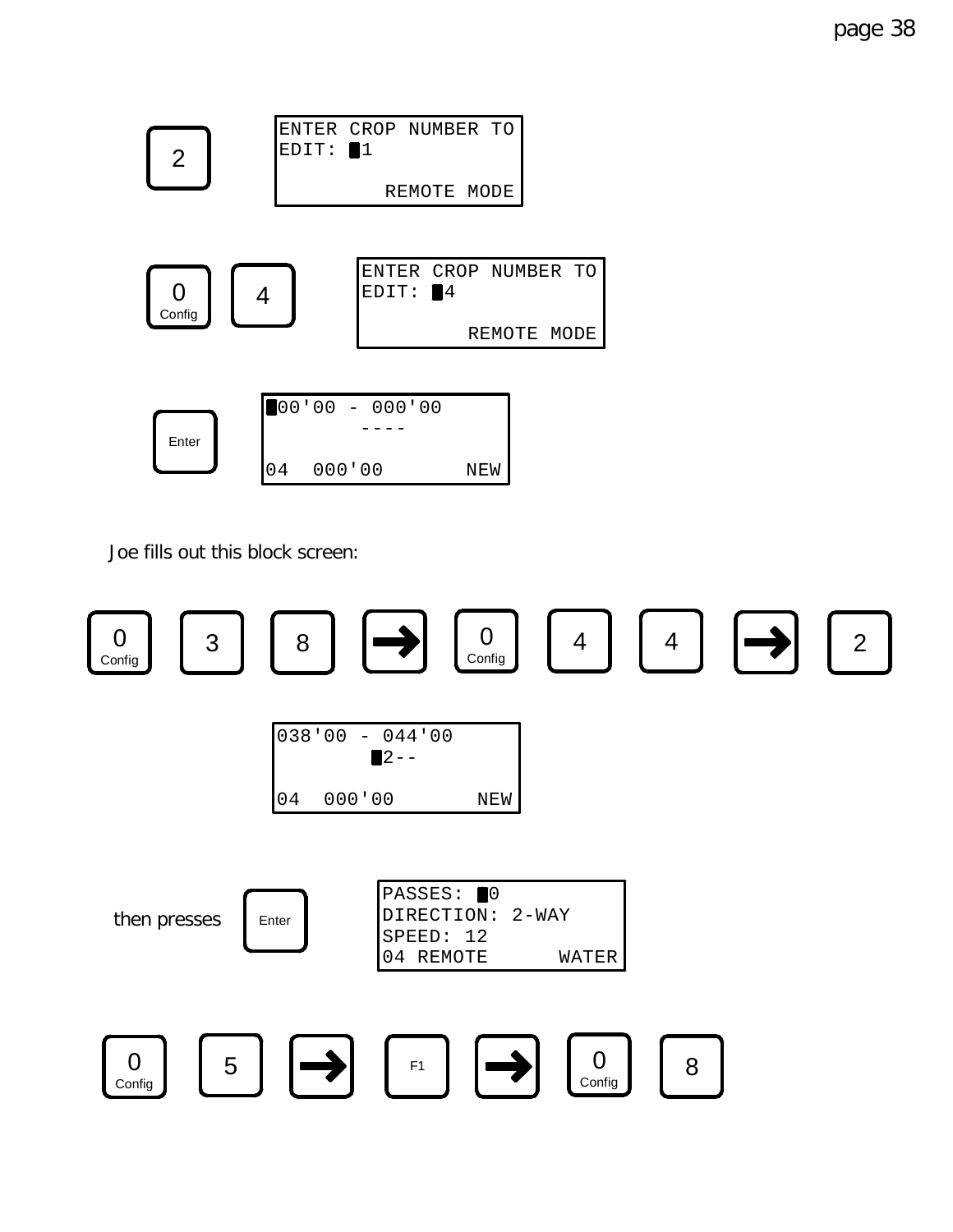page 39

PASSES: 05 DIRECTION: 1-WAY  $SPEED:  $\blacksquare 8$$ 04 REMOTE WATER

Enter

|           | STAGGER DELAY: 00 |                |
|-----------|-------------------|----------------|
| 04 REMOTE |                   | <b>STAGGER</b> |

 Stagger delay has to do with how a Spooler works. The spooler receives a 24 volt signal (from an environmental system, typically) and sends a command to all the booms on the network to water the corresponding crop. So if it receives a signal on input #4, it sends a message to all the booms to water crop 04, and any boom that has a valid Crop 04 (with blocks, passes, etc.) waters it.

 If too many booms water at the same time,water pressure might drop. Stagger delay lets you tell the boom to delay by some number of minutes before watering the crop.

 If water pressure loss is a problem in your greenhouse, keep things simple by giving each boom the same stagger delay across all of its crops. So one boom is the 'water right away' boom, another is the 5 minute delay boom, another the 10 minute delay boom, then the 15 minute delay boom, and so on.

| Joe presses | Config            | Config  | 5 | for a 5 minute Stagger Delay. |
|-------------|-------------------|---------|---|-------------------------------|
|             | STAGGER DELAY: 05 |         |   |                               |
| 04          | REMOTE            | STAGGER |   |                               |